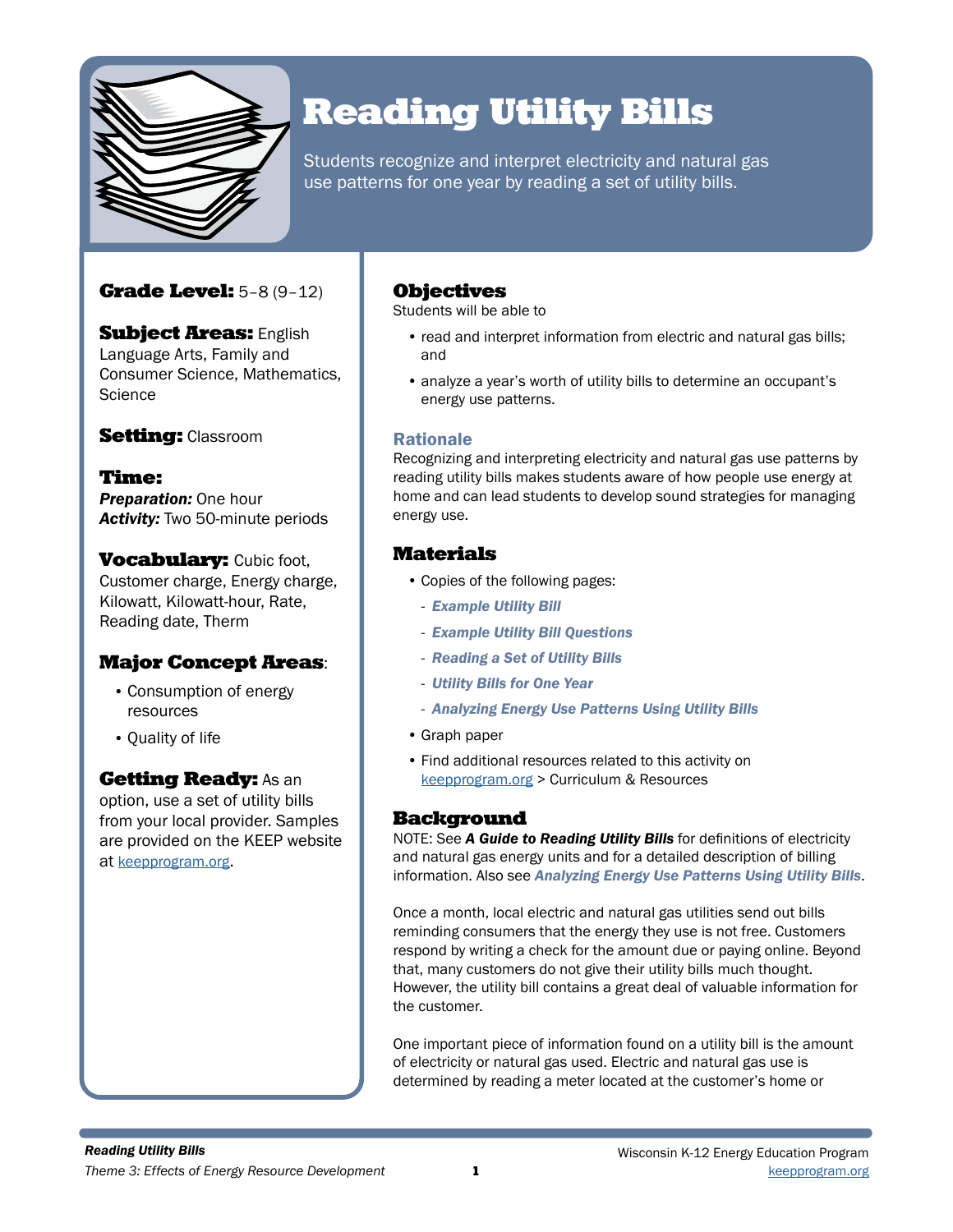business. Electric meters directly measure electric energy use in units of kilowatt-hours (kWh). Natural gas meters, however, do not directly measure the amount of energy in the gas that is used. Instead, they measure the volume of the gas in units of hundred cubic feet (abbreviated as ccf, where the first "c" stands for the Roman numeral one hundred) or thousand cubic feet (abbreviated as mcf, where the "m" stands for the Roman numeral one thousand). Natural gas meters measure volume because different sources of natural gas contain slightly different amounts of energy per unit of volume. After the volume of natural gas is measured, the amount of natural gas energy used is calculated by multiplying the volume by natural gas energy units called therms. This calculation is shown on the bill.

Other important pieces of information found on a utility bill are electric and natural gas rates. The rate is the cost of the electricity or natural gas per unit of energy. Electric rates are expressed in dollars (or cents) per kilowatt-hour, and natural gas rates are expressed in dollars (or cents) per therm. Electric and gas rates are often made up of at least two separate rates—one rate covers the utility's cost of generating or purchasing and obtaining each unit of energy and the other rate covers the cost of handling these units of energy within the utility's service territory. Utilities determine these rates based on the costs they must pay to provide electric or natural gas service plus their profit margin. Rates change over time, and utilities may change the way they report their rates as well.

The total cost for electric and natural gas service is calculated using energy use and rate information. In addition, the utility often includes a monthly customer charge to cover the cost of providing and reading meters, maintaining electric and natural gas lines, and processing bills. Other billing information includes meter reading dates, bill payment due dates, the customer's account number, and heating or other weather-related information.

Billing information may be reported differently by different utilities; there is no standard format. Bills may also differ from customer to customer. Some customers may only use electricity, a few may only use natural gas, and others may have special rates or provisions associated with their service. Businesses and industries generally use much more energy than residential customers and as a result, usually purchase electricity and natural gas at lower rates.

Comparing a set of utility bills can reveal a great deal of

information about how a consumer uses energy over the course of a year. For instance, billing information can show whether a natural gas customer uses this fuel to heat his or her home, or whether an electric customer uses air conditioning during the summer. Billing information can also show whether a customer has made improvements in energy efficiency. If a natural gas customer adds insulation to an attic or replaces an old natural gas furnace with an energy-efficient one, the results will show up on the bill as reduced natural gas use. Billing information can also show when a customer has increased his or her energy use, and may suggest actions that can be taken to avoid similar increases in the future.

### Procedure

### **Orientation**

Begin by asking students how much they think their families pay per month for electricity or natural gas. Do they think their families pay a lot of money for these energy sources? How much might students pay for electricity or natural gas if they had a home of their own? Ask students if they are familiar with electric and natural gas rates. If not, discuss the meaning of a rate by using examples of prices per unit of measure that students may be familiar with. These examples might include the price per pound for produce or the price per gallon of gasoline. Have students suggest other costs or prices that are expressed as rates. Discuss with students the reasons why understanding electric, natural gas, and various other rates is important and useful.

### **Steps**

- 1. Use the information from "Electricity and Natural Gas Units" in *A Guide to Reading Utility Bills* to review the definitions of a kilowatt-hour, cubic foot, and therm with the class.
- 2. Hand out copies of the *Example Utility Bill*. Ask students to work with a partner and challenge each team to list the most information found on the bill. Tell them there are more than 30 things they can tell from a bill. Refer to *A Guide to Reading Utility Bills* to identify items students should find. Alternatively, challenge students to answer the questions from *Example Utility Bill Questions*.
- 3. Hand out copies of *Reading a Set of Utility Bills* and *Utility Bills for One Year*. Have students complete the chart in Part I. Hand out graph paper and instruct students to graph the data. See suggestions on next page for setting up the graph.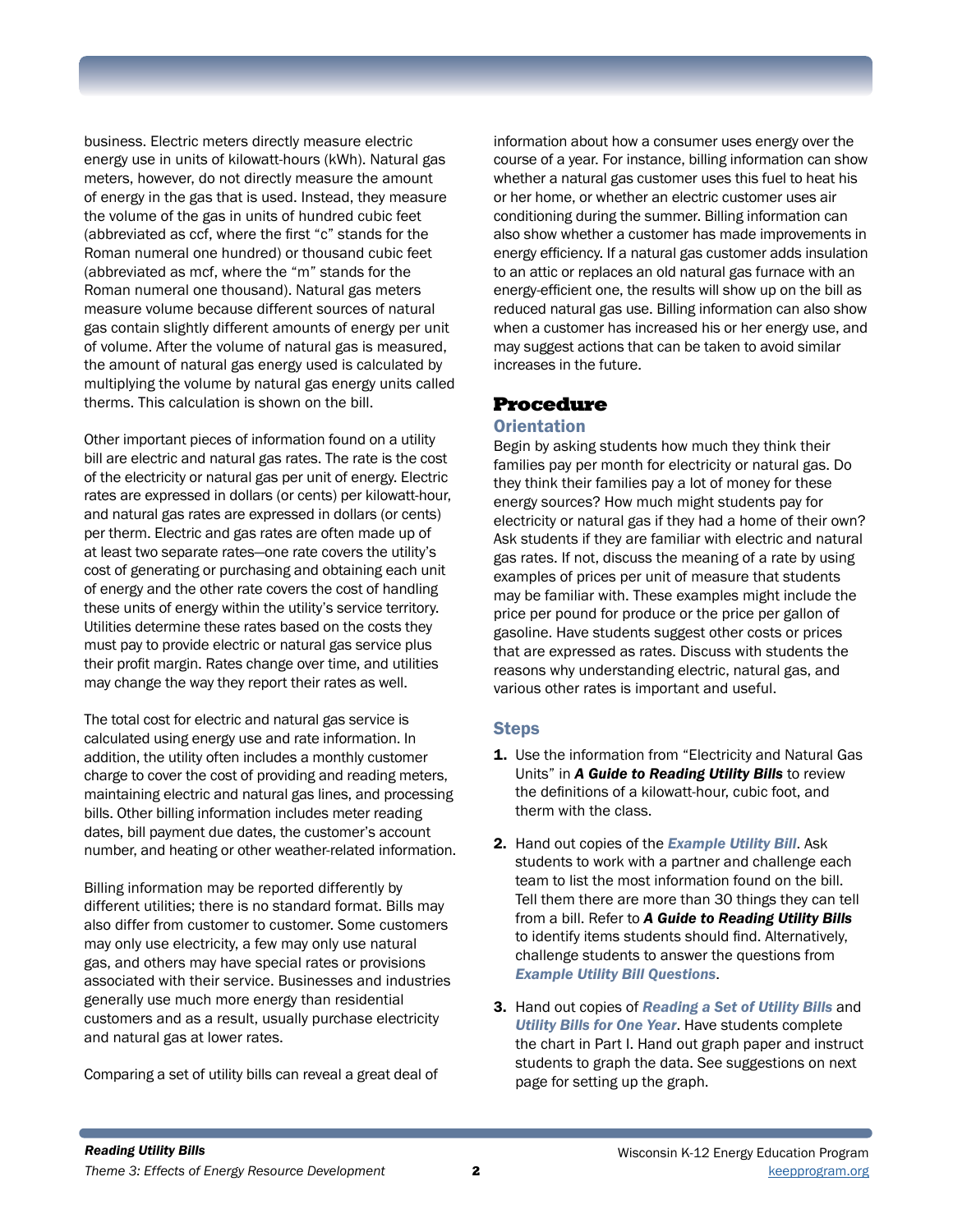

- 4. Ask students to generate a list of observations about the graph and infer reasons for the shape of the lines. Refer to *Analyzing Energy Use Patterns Using Utility Bills* for suggestions.
- 5. Have students complete Part II and answer the questions on *Reading a Set of Utility Bills*.

### Closure

Ask students why it is a good idea to keep a set of utility bills from previous months or years instead of throwing them away. Discuss with students the ways they can use the information from a set of utility bills to manage future electricity and natural gas use.

### Assessment

#### Formative

- Can students properly locate billing information on the utility bills?
- Are students able to accurately answer the questions on *Example Utility Bill Questions* and *Reading a Set of Utility Bills*?

### **Summative**

Have students analyze energy use patterns from a set of utility bills they brought from home, or those provided from elsewhere, using *Analyzing Energy Use Patterns Using Utility Bills*.

### Extensions

Have students apply their new skills in reading utility bills when studying bills from different energy providers. Sample bills from multiple providers are found on the [KEEP website](http://KEEPprogram.org) at [keepprogram.org.](http://keepprogram.org) Ideas for using the sample bills:

- Can you identify the same fees from one provider to another? Do any of the providers have different/ additional fees? What are the additional fees for?
- What information can be learned by studying the charts and statistics showing average temperature and gas and electric use comparisons to previous years?
- What is the difference in electric charges for a home with solar versus one without?

To incorporate both graphing and problem solving, ask all students to bring in utility bills from a specific month in their home. The students should also record the age and square footage of their home and the number of people living in the house. Divide students into teams and ask each team to graph some of the data collected. Each student team should create one XY scatter graph that shows how energy consumption varies based on one other variable. (See example graph below.) Student graphs should include:

- Total electric consumption for the month, by number of people in the household
- Total gas consumption for the month, by number of people in the household
- Total electric consumption for the month, by the home's square footage
- Total gas consumption for the month, by the home's square footage
- Total electric consumption for the month, by the age of the house

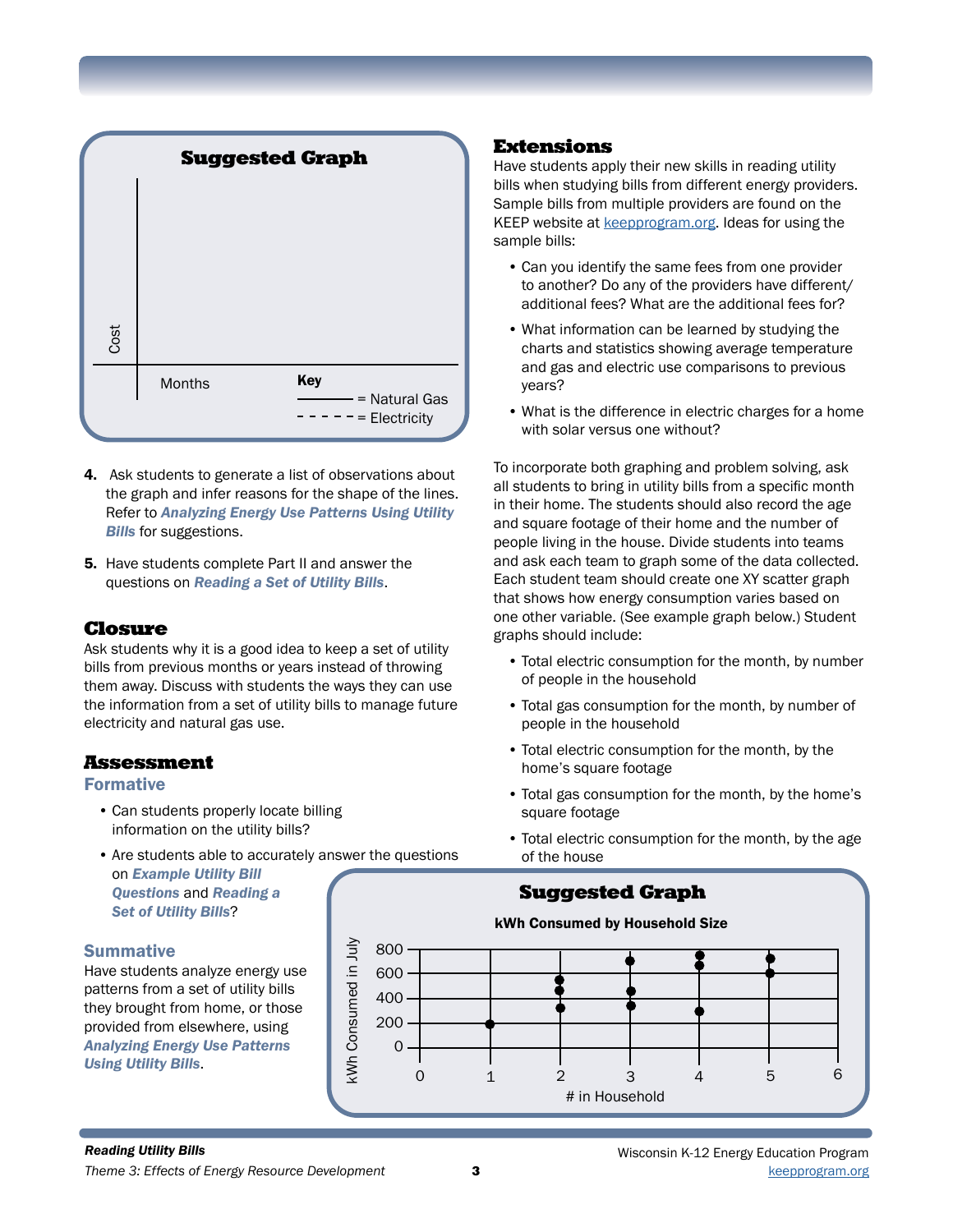• Total gas consumption for the month, by age of the house

Ask each student group to look for patterns in the data they graphed. For example, does the size of the household seem to be related to the level of gas consumption? Ask all students to compare the various graphs to identify which information seems to be the best predictor of energy use. Talk to students about some of the possible reasons for their findings. Use the energy bills to calculate energy intensity for each household and then compare this number across the households.

Use the formula:

### Btu used during the month/heating degree days Square footage of the house

This formula usually yields numbers in the 2 to 20 range. A house scoring "2" has a low energy intensity—it uses little energy per square foot. Alternatively, a house that scores 20 has a high energy intensity; this house uses a lot of energy per square foot (which probably means the

house is very "leaky"—a lot of heat escapes to the outside). Students should compare their energy intensity scores. Ask students to suggest reasons for the differences in their scores. Reasons might include the age of each house, the style of housing, number of occupants, whether residents are home during the day, whether residents set back the heat in their homes at night and while they are gone during the day (either manually or with a set-back thermostat).

Utility bills provide a good starting point to explore the energy used by various household appliances. Challenge students to develop a

list of the items that use the most gas and electricity in their homes. Remind students to think about items that operate seasonally (like air conditioning). Ask students to find out whether these appliances are powered by gas or electricity or some other source at their house. Explore with students how the energy consumption of these appliances helps shape the overall energy use of their home. (See *Analyzing Energy Use Patterns Using the Utility Bills* for more details.)

### Related KEEP Activities

This activity complements "Reading Utility Meters" and "The Cost of Using Energy." Energy Cost Analysis Sheets found in "The Cost of Using Energy" may be used to provide additional cost exercises that use information found on utility bills. Prior to this activity, you may want to have students complete one of the surveys from "At Watt Rate?" Information from this activity supplements "Energy Prices: Laws of Supply and Demand." Show students Action Ideas: "Energy Efficiency Measures" in the Energy Sparks section to learn ways they can reduce their utility bills.



#### © 2020 Wisconsin Center for Environmental Education

The Wisconsin K-12 Energy Education Program is supported through funding from



Wisconsin K-12 Energy Education Program (KEEP) **College of Natural Resources University of Wisconsin-Stevens Point** 









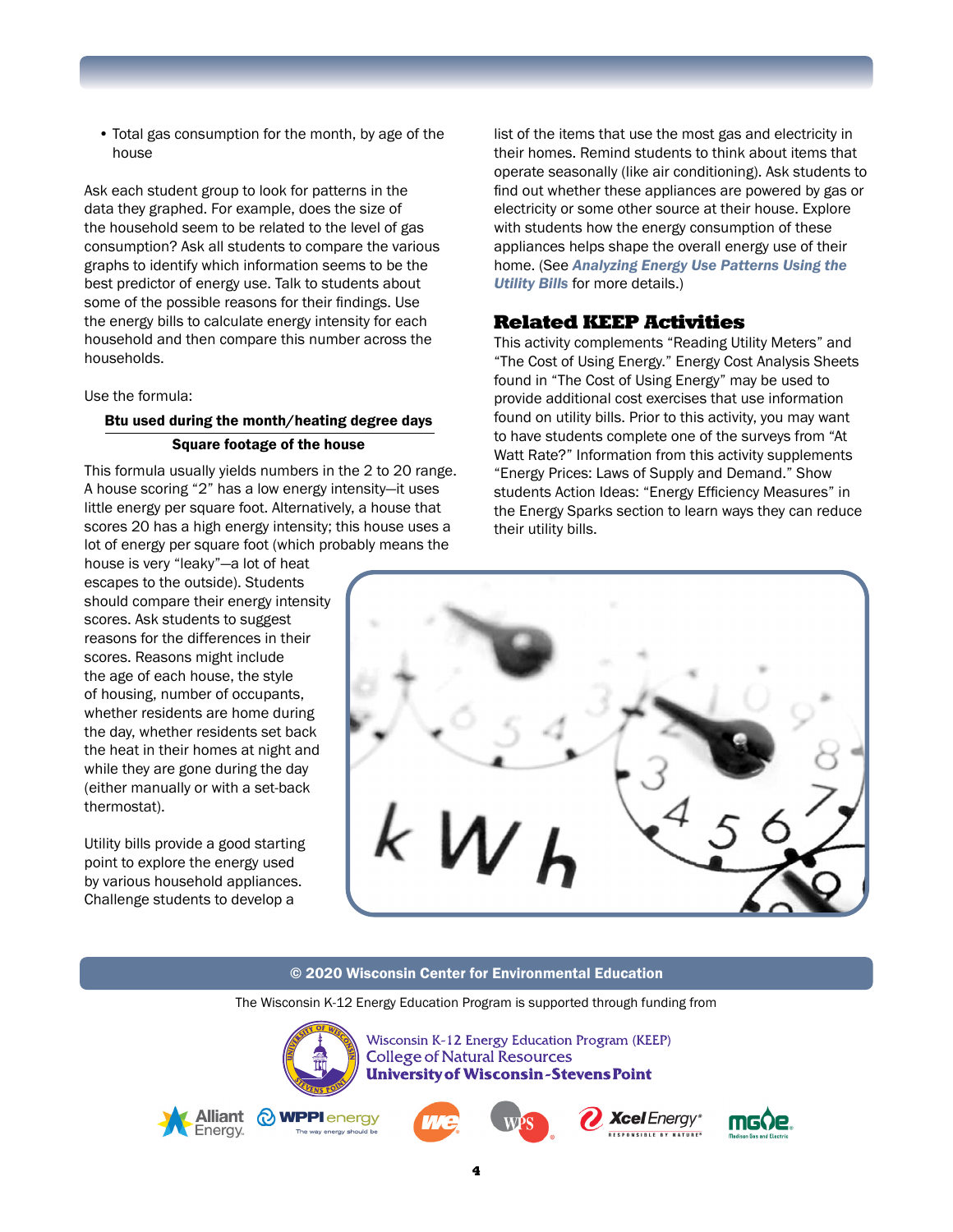# A Guide to Reading Utility Bills

### Introduction

Utility bills may show information and use terms and abbreviations that may be unfamiliar. The purpose of this guide is to make this information more clear.

The first part of this guide includes definitions of electricity and natural gas units commonly found on utility bills. The second part describes information found on typical bills from a Wisconsin utility, like the *Example Utility Bill* and the set of *Utility Bills for One Year*. This section can also be used to read bills from other Wisconsin utilities and customers. Be aware that bills from other utilities may look different, may report some of the information differently, or may include extra information that applies to a particular customer. If you have questions about information found on a particular bill contact the utility that generated the bill.

## Electricity and Natural Gas Units

#### Kilowatt-Hour (kWh)

Electrical energy is measured in kilowatt-hours. One kilowatt-hour is equal to the amount of energy produced by ten 100-watt incandescent light bulbs turned on for one hour. It is also equal to 3,413 British thermal units (Btu) of energy. One Btu of energy will raise the temperature of a pound of water one degree F. A Btu is also approximately equal to the energy produced by one lit match.

#### Kilowatts (kW)

A kilowatt is a unit of power. Power is the rate at which energy is produced or used per unit of time (or more accurately, the rate at which energy is converted from one form to another per unit of time). For example, ten 100-watt incandescent light bulbs (one kilowatt) produce light and heat at a rate ten times faster than one 100-watt incandescent light bulb. One kilowatt also equals about one and one-third horsepower.

### Cubic Feet (cf)

The volume of natural gas is measured in cubic feet. A cubic foot is the volume enclosed by a cube with edges that are one foot long. Since cubic feet are small units, natural gas is usually measured in units of hundred cubic feet (abbreviated as ccf, where the first "c" stands for the Roman numeral one hundred) or thousand cubic feet (abbreviated as mcf, where the "m" stands for the Roman numeral one thousand).

### Therm

The energy contained in natural gas is often measured in therms. One therm of natural gas contains 100,000 Btu of energy.

### Reading a Utility Bill

The numbers next to each description below correspond to the numbers shown on the *Example Utility*  **Bill Key**. Numbers 1 through 15 describe information about natural gas service, numbers 16 through 28 describe information for electric service, and numbers 28 to 33 describe information for the whole bill. This guide can also be used to interpret the information found on the set of *Utility Bills for One Year*.

Abbreviations that appear either on the *Example Utility Bill* or the *Utility Bills for One Year* are

- •kW = kilowatt
- kWh = kilowatt-hour
- •CCF = one hundred cubic feet
- •CR = credit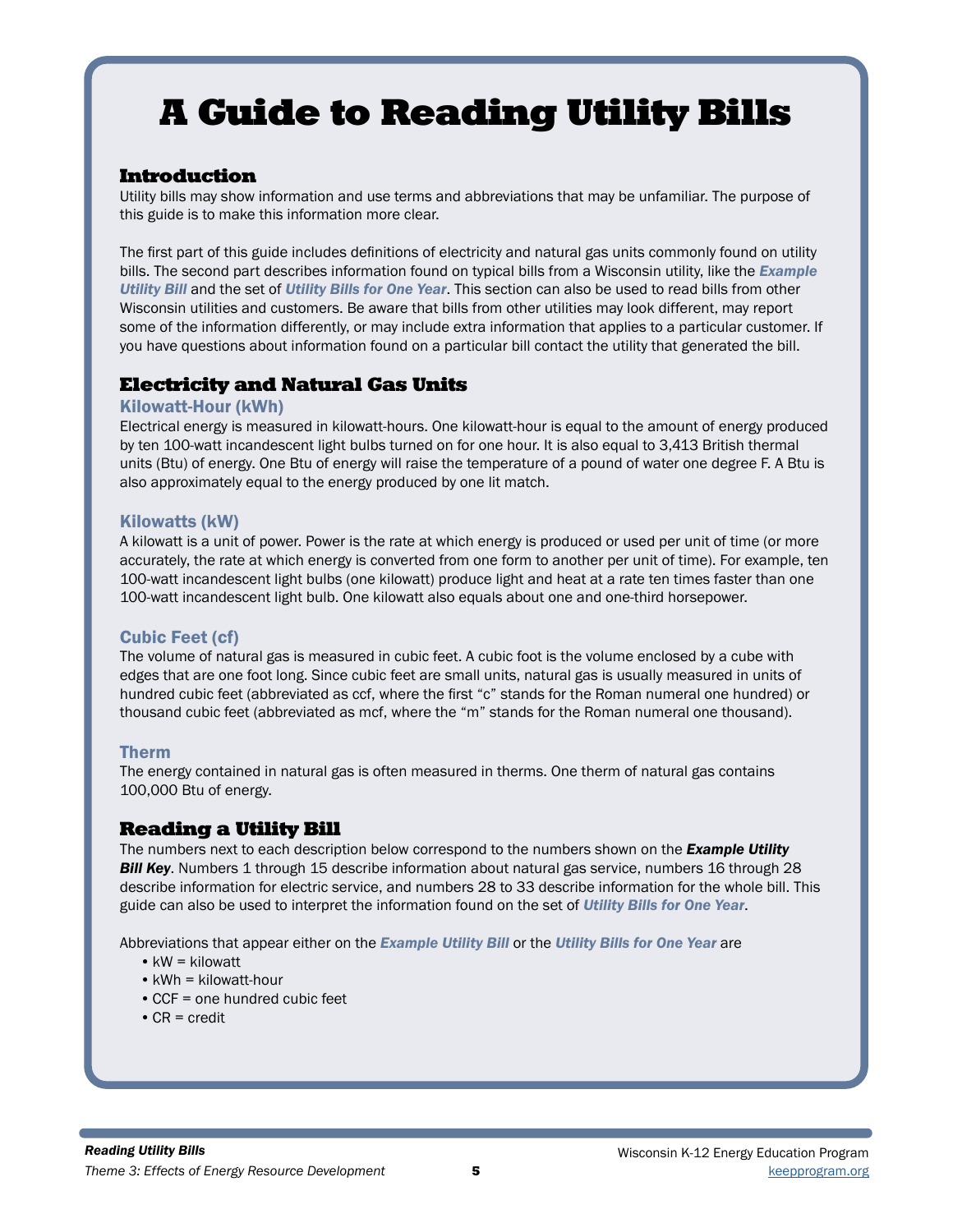# A Guide to Reading Utility Bills

### Natural Gas Service (Numbers 1–15)

- 1. The number of days between meter readings is 29 days.
- 2. The day the natural gas meter was last read was November 16, 2016 (11/16).
- 3. The previous date the natural gas meter was read was October 18, 2016 (10/18).
- 4. The latest reading of the natural gas meter was 6216.
- **5.** The previous reading of the natural gas meter was 6095.
- **6.** The meter multiplier (1.000) is the number that meter readings are multiplied by to convert the readings to hundreds of cubic feet (ccfs). In this case the meter measures ccfs so the meter multiplier is 1.000. Some meters measure thousands of cubic feet, and in those cases meter readings are multiplied by a multiplier of 10.
- 7. The usage in ccfs—the amount of natural gas used from 10/18 to 11/16—is equal to 121 hundred cubic feet (ccf). This amount is found by taking the latest meter reading and subtracting the previous meter reading and then multiplying the difference by the meter multiplier (6216  $-6095 = 121 \times 1.000 = 121$ .
- 8. The therm factor is a multiplier that adjusts for the amount of energy (or the heat content) of the fuel. One hundred cubic feet (1 ccf) of natural gas equals approximately 100,000 Btu or 1 therm. The therm factor adjusts for cases when the energy in the fuel is more or less than this. The therm factor varies from month to month between a value slightly below 1.000 to a value slightly above 1.000.
- 9. The total natural gas energy used in therms is 122 therms. This total is equal to 121 ccf multiplied by the therm factor of 1.007 (121  $x$  1.007 = 122). The utility bills the customer on the basis of therms used, which means customers pay for the amount of energy they use, rather than the volume of natural gas used.
- 10. The customer charge for natural gas service is \$0.71950 per day. Since there are 29 days in this billing period, the total charge is \$22.95. This charge covers the cost of making natural gas service available to the customer. It includes the cost of meters, meter reading, connecting natural gas pipelines to customers, and billing and record keeping expenses. This is a fixed cost, regardless of how much (or little) natural gas a customer uses during the month.
- 11. The natural gas distribution charge (\$0.11670) per therm) covers the costs that the local utility incurs in handling the natural gas inside its service territory. Handling efforts include depressurizing the gas, adding odor, and getting the gas to the customer. This charge is based on the volume of natural gas used.
- 12. The administrative charge (\$0.01316 per therm) covers the utility's costs that are associated with purchasing natural gas for its customers. Utilities purchase natural gas on a competitive basis from sources around the country. This charge is based on the volume of natural gas used.
- **13.** The service charge (\$0.35158 per therm) is the cost that the local utility pays for the natural gas, including the costs associated with bringing the gas to the utility's service territory from the wellhead. This charge is based on the volume of natural gas used.
- 14. State and county sales tax is applied to energy bills. The utility calculates a subtotal (in this case \$81.69) and multiplies the subtotal by the local sales tax rate (here 5.50%) to calculate the sales tax—\$4.49.
- **15.** The total cost of the natural gas service for the billing period is \$86.18 (\$22.95 + \$14.24 +  $$1.61 + $42.89 + $4.49 = $86.18$ .

## Electric Service (Numbers 16-28)

**16.** The number of days between meter readings is 29 days.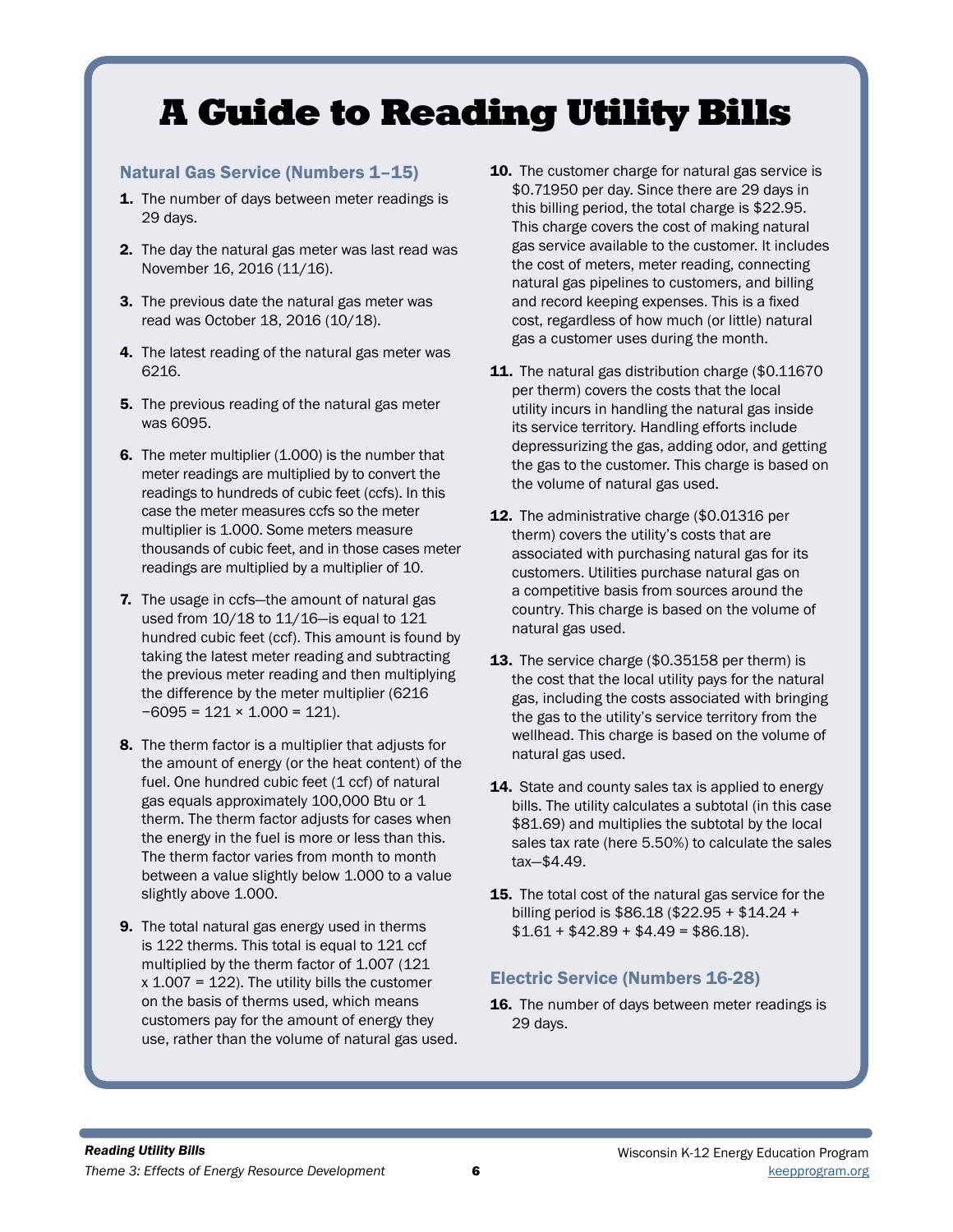## A Guide to Reading Utility Bills

- 17. The day the electric meter was last read was November 16, 2016 (11/16).
- 18. The previous date the electric meter was read was October 18, 2016 (10/18).
- 19. The latest reading of the electric meter was 7282 kilowatt-hours.
- 20. The previous reading of the electric meter was 7040 kilowatt-hours.
- 21. The meter multiplier (1.000) is the number that meter readings are multiplied by to convert the readings to kilowatt-hours (kWh). In this case the meter measures KWH so the meter multiplier is 1.000. Some meters measure tens or hundreds of kWH, and in those cases meter readings are multiplied by a multiplier of 10 or 100, respectively.
- 22. The amount of electricity used from  $10/18$ to 11/16 is equal to 242 kilowatt-hours. This amount is found by taking the latest meter reading and subtracting the previous meter reading (7282 − 7040 = 242).
- 23. The customer charge for electric service is \$0.62466 per day. Since there are 29 days in this billing period, the total charge is \$18.12. This charge covers the cost of making electric service available to the customer. It includes the cost of meters, meter reading, connecting electric lines to customers, and billing and record keeping expenses. This is a fixed cost, regardless of how much (or little) electricity a customer uses during the month.
- 24. The energy charge (\$0.10807 per kWh) is the number of kilowatt hours used per billing period. This includes the rate (price) for energy generation and distribution.
- 25. The fuel adjustment (\$0.03356 per kWh) is the local utility's charge that may be required to accommodate for changes in fuel prices. This charge is based on the volume of electricity used. In Wisconsin, electricity service charges tend to vary between winter and summer. The

charges are higher in the summer (when electric consumption is at a peak due to air conditioning loads) and lower in the winter.

- 26. State and county sales tax is applied to energy bills. The utility calculates a subtotal (in this case \$53.96) and multiplies the subtotal by the local sales tax rate (here 5.50%) to calculate the sales tax—\$2.97.
- 27. This is a fee that all utilities in Wisconsin collect and pass to the State of Wisconsin. It is used to provide energy efficiency and utility bill payment assistance to low-income customers. Residential customers pay the lower of these options:

1. An amount equal to 3% of their total pre-tax electric bill, or

2. \$3.15 per month, which is the maximum monthly charge a residential electric customer would pay, as determined by the Department of Administration.

28. The total cost of electric service for the billing period is \$56.93 (\$18.12 + 26.15 + 8.12 + 1.57  $+ 2.88 = $56.84$ ).

### Other Parts of the Bill (Numbers 29–33)

- 29. The next scheduled reading date is December 17, 2016 (12/17). This is the next date when both the natural gas and the electric meter will be read by a meter reader.
- 30. The customer's account number is 008756. This is the number the utility uses to keep track of this customer. If the customer has a question about her bill, it is likely she will need to use this number when talking with the utility.
- 31. The utility charged the customer \$98.18 for energy in the previous month and the customer paid this bill so there is no outstanding balance.
- 32. The total cost of both natural gas and electric service is equal to \$143.02 (\$86.18 + \$56.84 = \$143.02).
- **33.** December 14, 2016 (12/14/16) is the date when the bill is due and must be paid.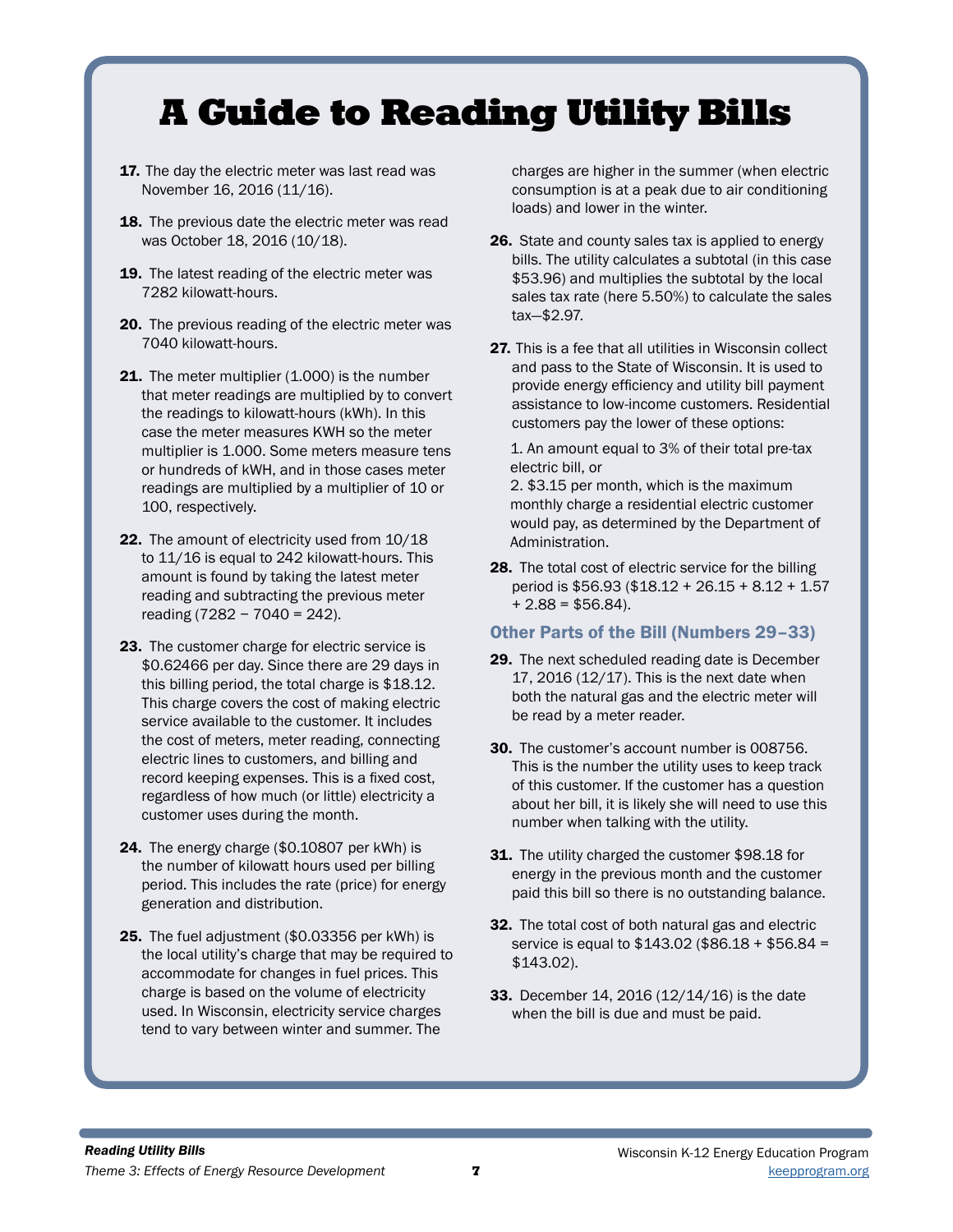## Example Utility Bill Key

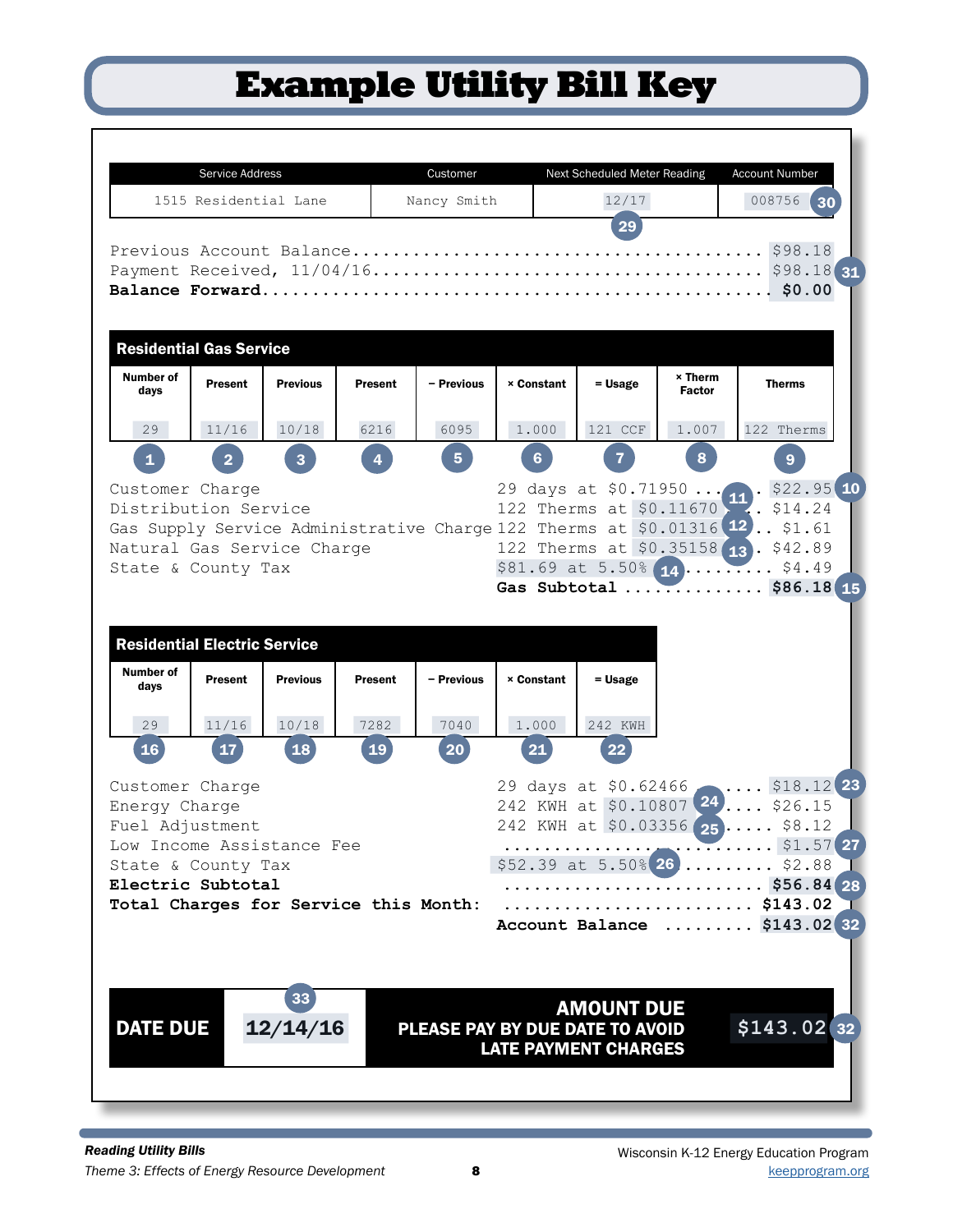## Example Utility Bill Questions

- 1. On what date was the natural gas meter most recently read?
- 2. What was the present reading of the natural gas meter for the date in Question 1?
- 3. On what date was the natural gas meter previously read?
- 4. What was the previous reading of the natural gas meter for the date in Question 3?
- 5. How many days went by between natural gas meter reading dates?
- 6. How many hundred cubic feet (ccf) of natural gas were used?
- **7.** What is the difference between the present and previous natural gas meter readings? Does your answer equal your answer to Question 6?
- 8. How many therms of natural gas were used?
- 9. What is the monthly customer charge for natural gas equal to? Does it depend on the amount of natural gas the customer used?
- 10. Three natural gas rates are shown on this bill: the distribution charge, the administrative charge, and the natural gas service charge. What are the three rates?
- 11. What is the total natural gas rate for this bill? (Hint: add the three rates you listed in your answer to Question 10.)
- 12. What is the total amount the customer paid for natural gas?
- 13. On what date was the electric meter most recently read?
- 14. What was the present reading of the electric meter for the date in Question 13?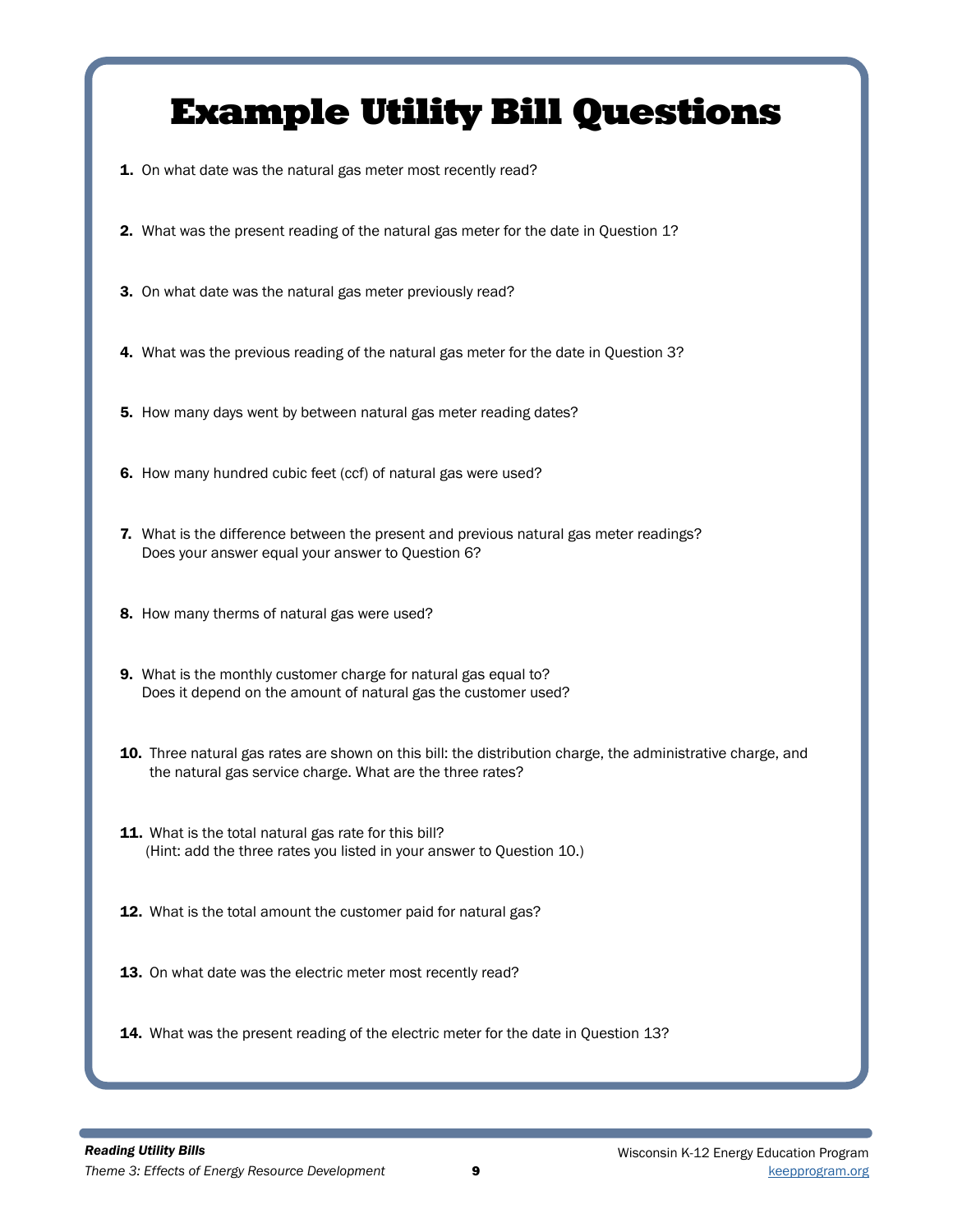## Example Utility Bill Questions

15. On what date was the electric meter previously read?

16. What was the previous reading of the electric meter for the date in Question 15?

17. How many days went by between electric meter reading dates?

18. How many kilowatt-hours (kWh) of electricity were used?

19. What is the difference between the present and previous electric meter readings? Does your answer equal your answer to Question 18?

20. What is the monthly customer charge for electricity equal to? Does it depend on the amount of electricity the customer used?

21. Two electric rates are shown on this bill: the energy charge and the fuel adjustment. What are the two rates? What is the total electric rate?

22. What is the total amount the customer paid for electricity?

23. Why is a low income assistance fee charged?

24. How much is the total for both electric and natural gas service?

25. By what date must the bill be paid?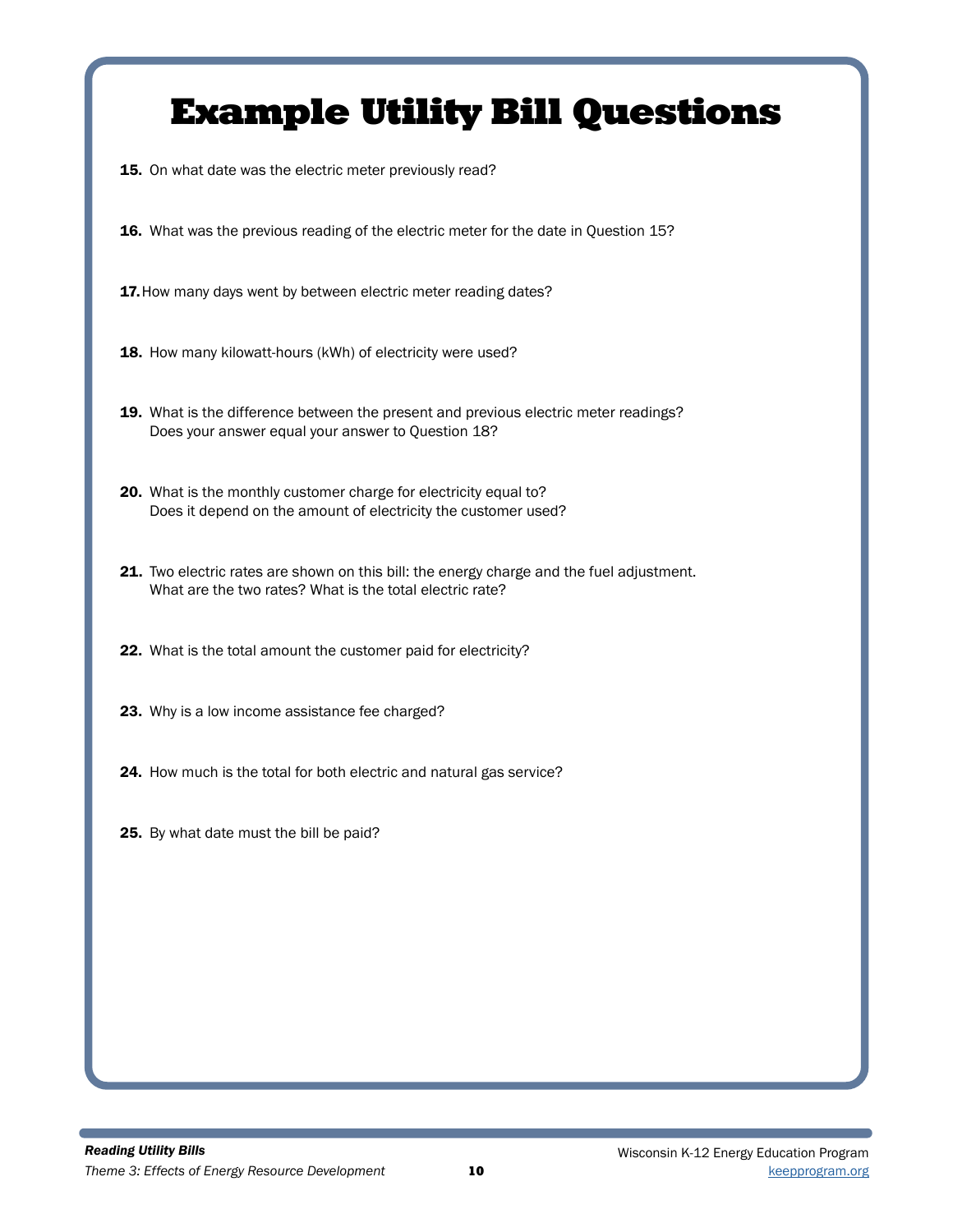## Reading a Set of Utility Bills Answers

## Part I

| <b>Bill</b><br># | <b>Monthly Period</b><br>and Year<br>(dates from-to) | <b>Total Natural</b><br><b>Gas Use</b><br>(therms) | <b>Total Cost of</b><br><b>Natural Gas</b><br>$($ \$) | <b>Total Electricity</b><br><b>Use</b><br>(kilowatt hours) | <b>Total Cost of</b><br>Electricity (\$) |
|------------------|------------------------------------------------------|----------------------------------------------------|-------------------------------------------------------|------------------------------------------------------------|------------------------------------------|
| $\mathbf 1$      | $1/18/16 - 2/16/16$                                  | 243 therms                                         | \$145.44                                              | 220 kWh                                                    | \$53.47                                  |
| $\overline{2}$   | $2/16/16 - 3/17/16$                                  | 159 therms                                         | \$102.78                                              | 232 kWh                                                    | \$55.31                                  |
| 3                | $3/17/16 - 4/18/16$                                  | 98 therms                                          | \$74.06                                               | 173 kWh                                                    | \$48.29                                  |
| 4                | $4/18/16 - 5/16/16$                                  | 42 therms                                          | \$42.59                                               | 177 kWh                                                    | \$46.18                                  |
| 5                | $5/16/16 - 6/16/16$                                  | 14 therms                                          | \$30.63                                               | 455 kWh                                                    | \$90.92                                  |
| 6                | $6/16/16 - 7/19/16$                                  | 15 therms                                          | \$32.66                                               | 618 kWh                                                    | \$117.33                                 |
| $\overline{7}$   | 7/19/16-8/17/16                                      | 14 therms                                          | \$29.12                                               | 663 kWh                                                    | \$121.54                                 |
| 8                | $8/17/16 - 9/19/16$                                  | 11 therms                                          | \$30.63                                               | 549 kWh                                                    | \$106.72                                 |
| 9                | $9/19/16 - 10/18/16$                                 | 21 therms                                          | \$32.68                                               | 191 kWh                                                    | \$49.01                                  |
| 10               | 10/18/16-11/15/16                                    | 60 therms                                          | \$51.73                                               | 198 kWh                                                    | \$49.40                                  |
| 11               | 11/15/16-12/15/16                                    | 147 therms                                         | \$97.43                                               | 220 kWh                                                    | \$54.14                                  |
| 12               | 12/15/16-1/18/17                                     | 208 therms                                         | \$131.45                                              | 251 kWh                                                    | \$61.61                                  |
|                  | <b>TOTAL</b>                                         | $1,032$ therms                                     | \$801.20                                              | 3,947 kWh                                                  | \$853.92                                 |

## Part II

Rates

- **1.** Total electricity rate in dollars per kWh:  $$0.10807 + $0.03356 = $0.14163$
- 2. Total natural gas rate in dollars per therm: \$0.11670 + \$0.01316 + \$0.35158 = \$0.48144

## Part III

- 1. The highest natural gas use was 243 therms from 1/18/94 to 2/16/94 (Bill 1). The lowest natural gas use was 11 therms from 8/17/94 to 9/19/94 (Bill 8). The highest natural gas use was 22 times greater than the lowest natural gas use.
- 2. The highest electricity use was 663 kWh from 7/19/94 to 8/17/94 (Bill 7). The lowest electricity use was 173 kWh from 3/17/94 to 4/18/94 (Bill 3). The highest electricity use was about 3.8 times greater than the lowest electricity use.
- 3. The occupants used natural gas to heat the house because gas usage was well over four times greater during the winter months than during the summer months. Electricity use was lower during the winter than during the summer.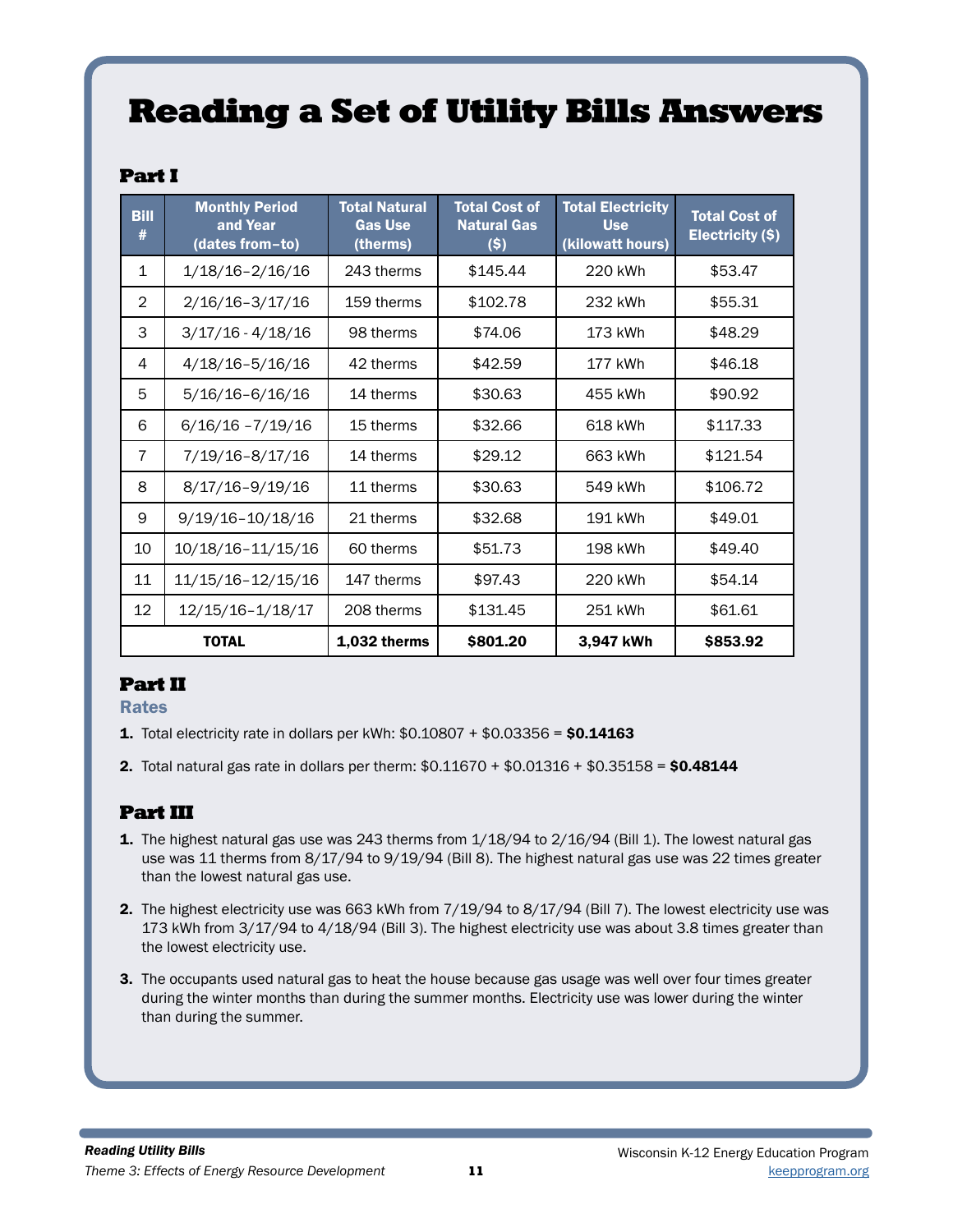## Reading a Set of Utility Bills Answers

- 4. There is a good chance that the occupants used air conditioning to cool the house during the summer, because overall monthly electricity usage increased significantly during the summer.
- 5. In addition to a natural gas furnace, the occupants most likely have appliances that use natural gas, because small amounts of natural gas were used during the summer when space heating was not used. The appliances they might have include a natural gas water heater, stove, or clothes dryer, or a combination of these appliances.

### Challenge Questions

- 1. Total natural gas rate from Bill 1 is \$0.48144 per therm. 6 therms x \$0.48144 / therm = \$2.89
- 2. Electric rate is \$0.14163 per kWh. 13 kWh x \$0.14163 / kWh = \$1.84
- 3. First Model: 70 kWh / month × \$0.14163 / kWh × 12 months = \$118.97

#### Second Model:

60 kWh / month × \$0.14163 / kWh × 12 months = \$101.97

#### Money saved by the second model refrigerator over an entire year:

Cost to operate first model – Cost to operate second model =  $$118.97 - $101.97 = $17.00$ 

Calculate the total cost of each refrigerator, over a 17-year life.

- 60 kWh model will cost: \$652 to purchase and \$101.97/year for 17 years
- 70 kWh model will cost: \$589 to purchase and \$118.97/year for 17 years
- 60 kWh model: \$652 + \$101.97 x 17 = \$2385.49
- 70 kWh model: \$589 + \$118.97 x 17 = \$2611.49

The model using 60 kWh is a better bargain in the long run.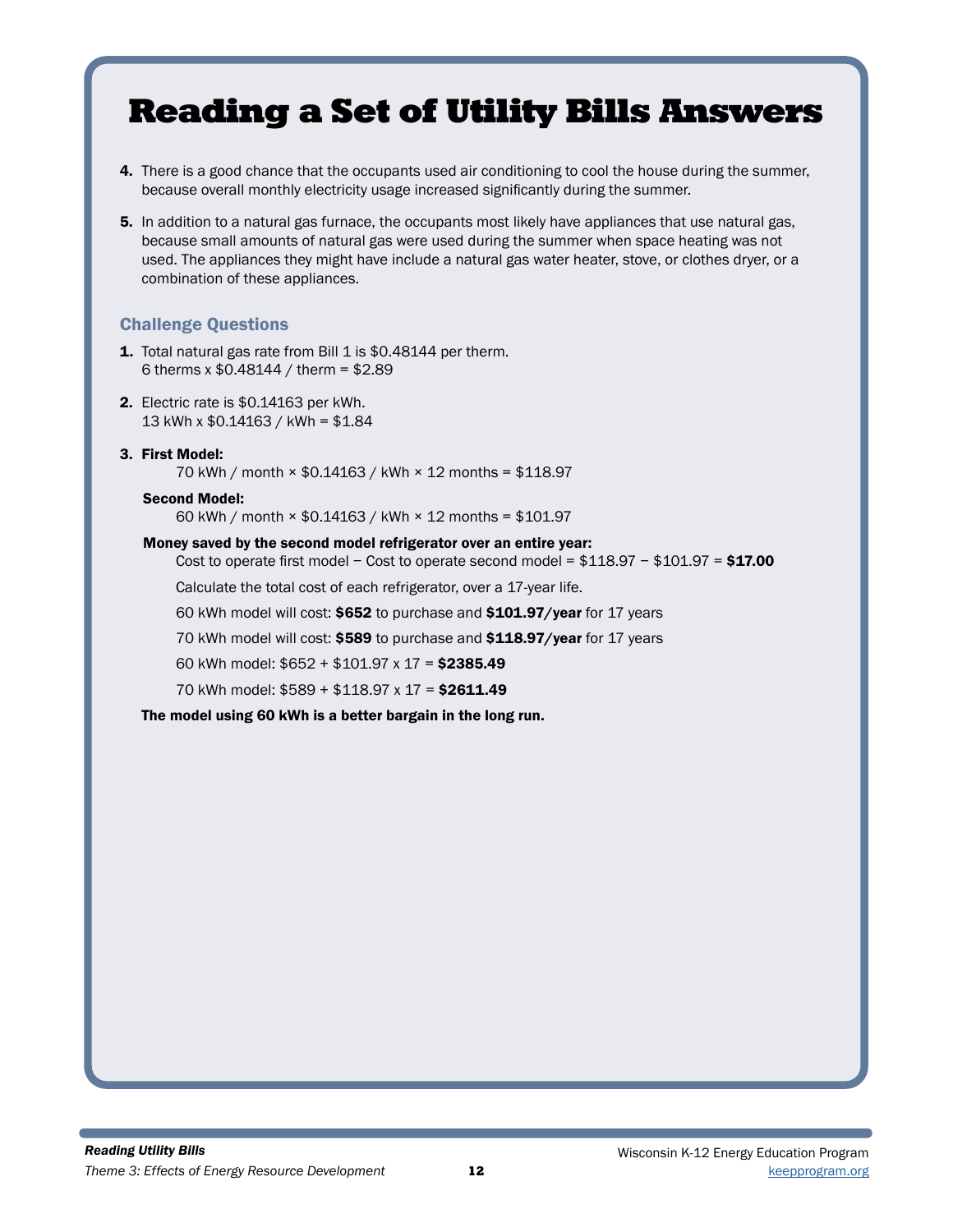# Example Utility Bill

|                   | Service Address                                                                                                              |                 |                | Customer    |                   | Next Scheduled Meter Reading |                                 | <b>Account Number</b>                                                                    |
|-------------------|------------------------------------------------------------------------------------------------------------------------------|-----------------|----------------|-------------|-------------------|------------------------------|---------------------------------|------------------------------------------------------------------------------------------|
|                   | 1515 Residential Lane                                                                                                        |                 |                | Nancy Smith |                   | 12/17                        |                                 | 008756                                                                                   |
|                   | <b>Residential Gas Service</b>                                                                                               |                 |                |             |                   |                              |                                 |                                                                                          |
| Number of<br>days | Present                                                                                                                      | <b>Previous</b> | <b>Present</b> | - Previous  | <b>× Constant</b> | $=$ Usage                    | $\times$ Therm<br><b>Factor</b> | <b>Therms</b>                                                                            |
| 29                | 11/16                                                                                                                        | 10/18           | 6216           | 6095        | 1,000             | 121 CCF                      | 1.007                           | 122 Therms                                                                               |
|                   | Gas Supply Service Administrative Charge 122 Therms at \$0.01316  \$1.61<br>Natural Gas Service Charge<br>State & County Tax |                 |                |             |                   |                              |                                 | 122 Therms at \$0.35158  \$42.89<br>$$81.69$ at $5.50\%$ \$4.49<br>Gas Subtotal  \$86.18 |
|                   | <b>Residential Electric Service</b><br><b>Present</b>                                                                        | <b>Previous</b> | <b>Present</b> | - Previous  | <b>× Constant</b> |                              |                                 |                                                                                          |
| days              |                                                                                                                              |                 |                |             |                   | $=$ Usage                    |                                 |                                                                                          |
| Number of<br>29   | 11/16                                                                                                                        | 10/18           | 7282           | 7040        | 1.000             | 242 KWH                      |                                 |                                                                                          |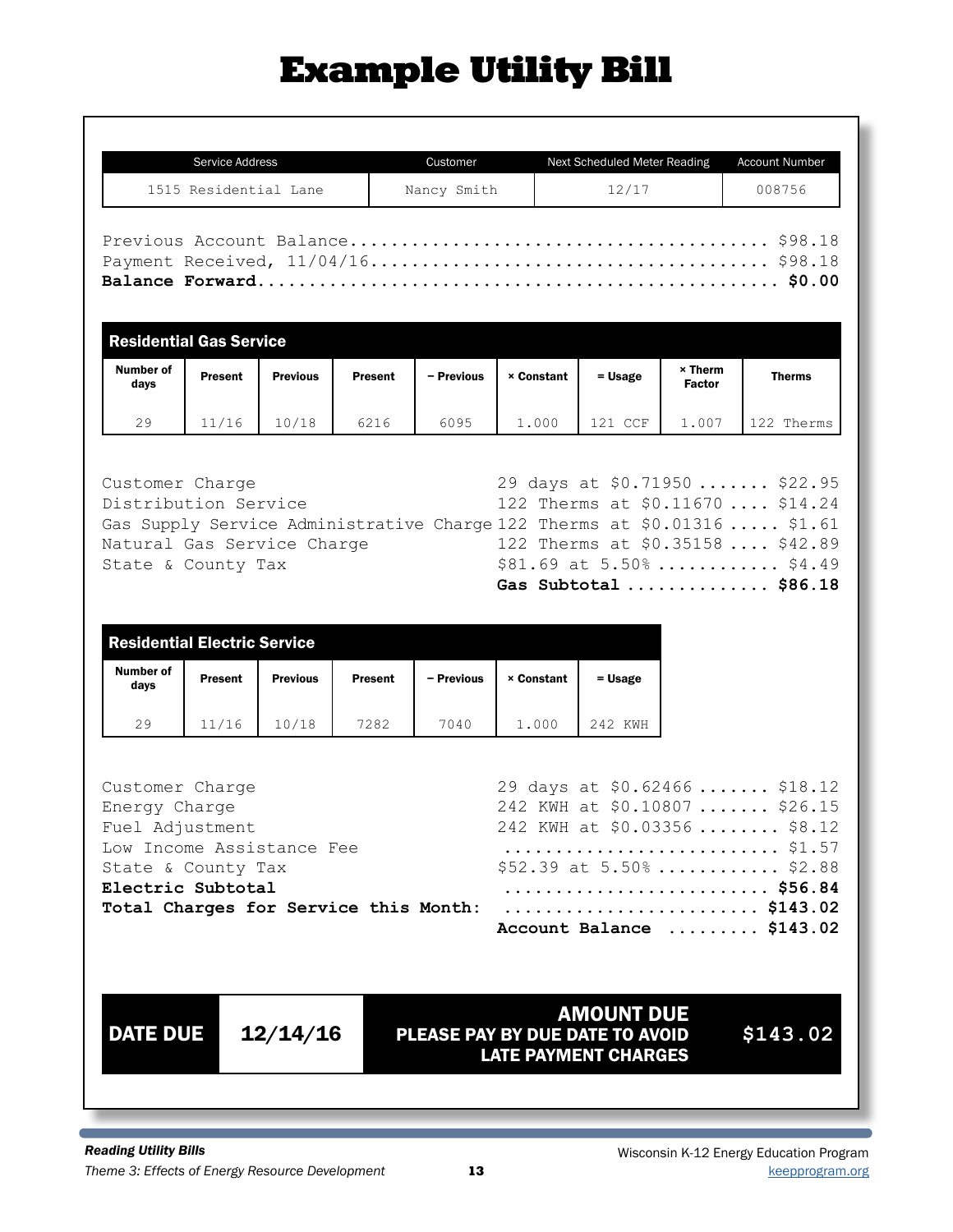# Reading a Set of Utility Bills

### Introduction

You have been given a set of *Utility Bills for One Year* that show how two adults living in a single family house used electricity and natural gas. The bills cover a one-year period from January 18, 2016, through January 18, 2017. You need to find out:

- how much electricity and natural gas were used by the occupants each month;
- how much they paid for electricity and natural gas each month;
- what their electricity and natural gas use patterns were like throughout the year; and
- the electricity and natural gas rates they paid.

## Part I

Fill in the table below using information from the **Utility Bills for One Year** (Bill 1 to Bill 12). To help you get started, information from the first bill (Bill 1) has already been filled in.

| <b>Bill</b><br>$\#$ | <b>Monthly Period</b><br>and Year<br>(dates from-to) | <b>Total Natural</b><br><b>Gas Use</b><br>(therms) | <b>Total Cost of</b><br><b>Natural Gas</b><br>$($ \$) | <b>Total Electricity</b><br><b>Use</b><br>(kilowatt hours) | <b>Total Cost of</b><br>Electricity (\$) |
|---------------------|------------------------------------------------------|----------------------------------------------------|-------------------------------------------------------|------------------------------------------------------------|------------------------------------------|
| $\mathbf{1}$        | $1/18/16 - 2/16/16$                                  | 243 therms                                         | \$145.44                                              | 220 kWh                                                    | \$53.47                                  |
| $\overline{2}$      |                                                      |                                                    |                                                       |                                                            |                                          |
| 3                   |                                                      |                                                    |                                                       |                                                            |                                          |
| 4                   |                                                      |                                                    |                                                       |                                                            |                                          |
| 5                   |                                                      |                                                    |                                                       |                                                            |                                          |
| 6                   |                                                      |                                                    |                                                       |                                                            |                                          |
| $\overline{7}$      |                                                      |                                                    |                                                       |                                                            |                                          |
| 8                   |                                                      |                                                    |                                                       |                                                            |                                          |
| 9                   |                                                      |                                                    |                                                       |                                                            |                                          |
| 10                  |                                                      |                                                    |                                                       |                                                            |                                          |
| 11                  |                                                      |                                                    |                                                       |                                                            |                                          |
| 12                  |                                                      |                                                    |                                                       |                                                            |                                          |
|                     | <b>TOTAL</b>                                         |                                                    |                                                       |                                                            |                                          |
|                     |                                                      |                                                    |                                                       |                                                            |                                          |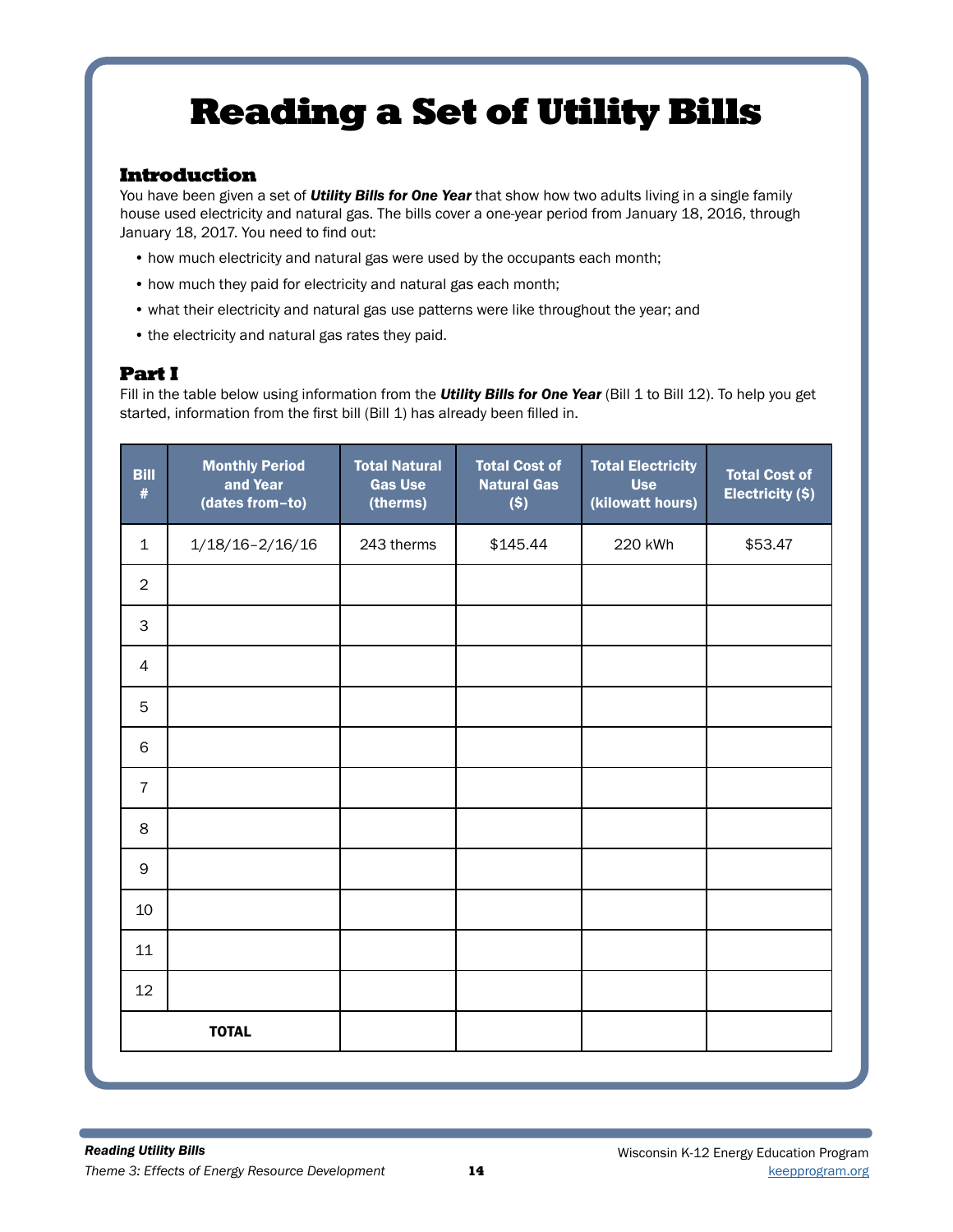## Reading a Set of Utility Bills

## Part II

Find the electricity and natural gas rates the occupants paid from the *Utility Bills for One Year* by filling in the rate information requested below.

### Rates

- 1. Total rate for electricity, in dollars per kilowatt-hour from Bill 1. (Add the energy charge and the fuel adjustment rates)
- 2. Total natural gas rate in dollars per therm from Bill 1. (Add the distribution service rate to the administrative charge and the natural gas service charge to get the combined rate.)

## **Ouestions**

Use the *Utility Bills for One Year* and the information you filled into the table in Part 1 to answer the following questions.

- **1.** During which period was natural gas use the highest? During which period was natural gas use the lowest? How many times greater was the highest natural gas use compared to the lowest natural gas use?
- 2. During which period was electricity use the highest? During which period was electricity use the lowest? How many times greater was the highest electricity use compared to the lowest electricity use?
- 3. Did the occupants use natural gas or electricity to heat the house? Explain.
- 4. Did the occupants use air conditioning to cool the house? Explain.
- 5. Do you think the occupants have any appliances that use natural gas? Explain. What kind of appliances might they have?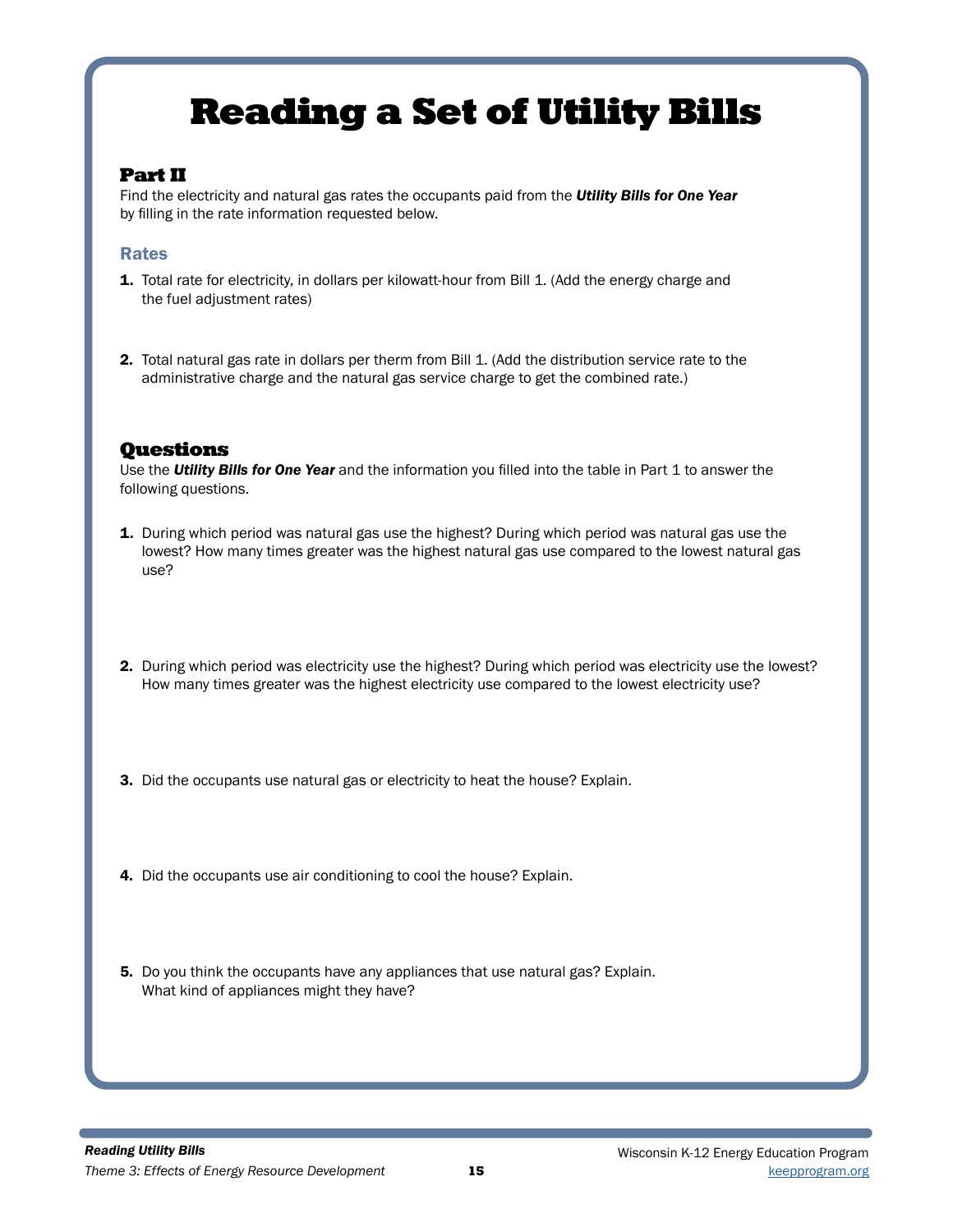# Reading a Set of Utility Bills

### Challenge Questions

- 1. Suppose a dryer used six therms of natural gas energy during the period shown on Bill 1. How much did it cost to run the dryer?
- 2. The total amount of electricity used by a 200-watt color television while watching all the regular season Green Bay Packer games is equal to about 13 kilowatt-hours. How much did the electricity cost to watch all the games?
- 3. Suppose you wish to buy a new refrigerator and you've narrowed your choice to two models. The first model uses 70 kilowatt-hours of electricity per month and the second model uses 60 kilowatt-hours of electricity per month.
	- •How much money would you save in electricity costs over an entire year if you bought the second model refrigerator instead of the first?
	- If the 60 kWh refrigerator costs \$652 and the 70 kWh model costs \$589 and if we assume that the refrigerators will both last 17 years, which model is the best bargain?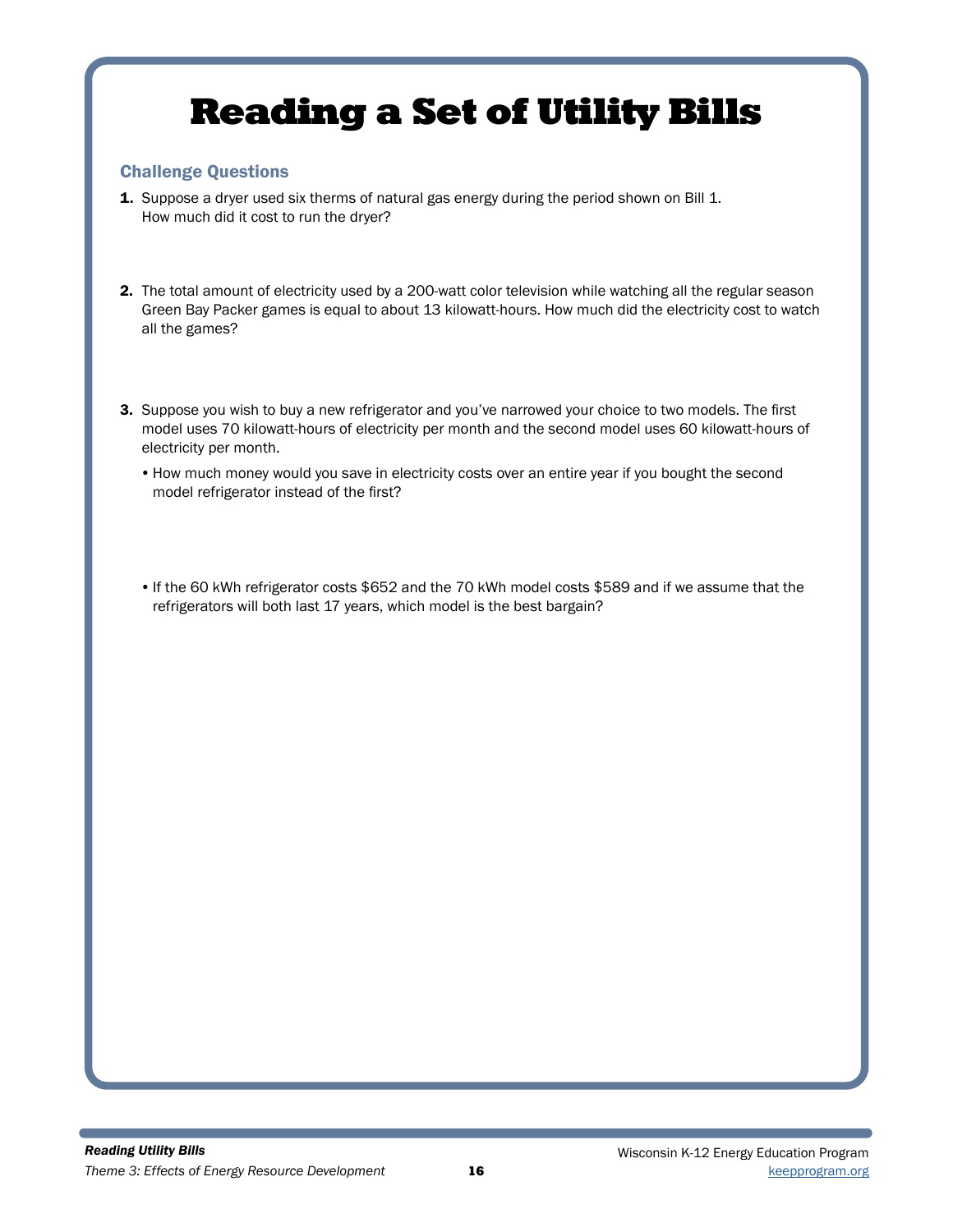| <b>Reading Utility Bills</b>           |                   |                                                                                                                             |                    |                            | Н<br>Bill                                           |                                                                                                                                                                                                                                                                                                                                                                                                                                                                                                   |                                                                   |                          |                                                                                                                                        |                   |                                                                                                                                              |                    |                                                   | N<br>Eil    |                                                                                     |                              |                   |                                                                                                                                                                                                                                                                                                                          |
|----------------------------------------|-------------------|-----------------------------------------------------------------------------------------------------------------------------|--------------------|----------------------------|-----------------------------------------------------|---------------------------------------------------------------------------------------------------------------------------------------------------------------------------------------------------------------------------------------------------------------------------------------------------------------------------------------------------------------------------------------------------------------------------------------------------------------------------------------------------|-------------------------------------------------------------------|--------------------------|----------------------------------------------------------------------------------------------------------------------------------------|-------------------|----------------------------------------------------------------------------------------------------------------------------------------------|--------------------|---------------------------------------------------|-------------|-------------------------------------------------------------------------------------|------------------------------|-------------------|--------------------------------------------------------------------------------------------------------------------------------------------------------------------------------------------------------------------------------------------------------------------------------------------------------------------------|
|                                        |                   |                                                                                                                             |                    |                            |                                                     |                                                                                                                                                                                                                                                                                                                                                                                                                                                                                                   |                                                                   |                          |                                                                                                                                        |                   |                                                                                                                                              |                    |                                                   |             |                                                                                     |                              |                   |                                                                                                                                                                                                                                                                                                                          |
|                                        |                   |                                                                                                                             |                    |                            | Custome                                             | <b>Jext Sch</b>                                                                                                                                                                                                                                                                                                                                                                                                                                                                                   | duled Meter Reading                                               |                          | Account Number                                                                                                                         |                   | Service Add                                                                                                                                  |                    |                                                   | Customer    |                                                                                     | Next Scheduled Meter Reading |                   | Account Number                                                                                                                                                                                                                                                                                                           |
|                                        |                   | 1515 Residential Lane                                                                                                       |                    |                            | Nancy Smith                                         |                                                                                                                                                                                                                                                                                                                                                                                                                                                                                                   | 03/17                                                             |                          | 008756                                                                                                                                 |                   | 1515                                                                                                                                         | Residential Lane   |                                                   | Nancy Smith |                                                                                     | 04/18                        |                   | 008756                                                                                                                                                                                                                                                                                                                   |
|                                        |                   | Previous Account Balance<br>Payment Received,<br>Balance Forward.                                                           |                    |                            |                                                     | .                                                                                                                                                                                                                                                                                                                                                                                                                                                                                                 |                                                                   |                          | 81.961.04<br>st.9613                                                                                                                   |                   |                                                                                                                                              |                    |                                                   |             |                                                                                     |                              |                   | \$198.91<br>\$198.91                                                                                                                                                                                                                                                                                                     |
|                                        | Number of<br>days | Residential Gas Service<br>Present                                                                                          | Previous           | Present                    | - Previous                                          | <b>× Constant</b>                                                                                                                                                                                                                                                                                                                                                                                                                                                                                 | = Usage                                                           | <b>x</b> Therm<br>Factor | Therms                                                                                                                                 | Number of<br>days | Residential Gas Service<br>Present                                                                                                           | Previous           | Present                                           | - Previous  | <b>× Constant</b>                                                                   | = Usage                      | x Therm<br>Factor | Therms                                                                                                                                                                                                                                                                                                                   |
|                                        | 29                | 02/16                                                                                                                       | 01/18              | 6914                       | 6672                                                | 1.000                                                                                                                                                                                                                                                                                                                                                                                                                                                                                             | E<br>CC<br>242                                                    | 1.004                    | Therms<br>243                                                                                                                          | 29                | 03/17                                                                                                                                        | 02/16              | 7072                                              | 6914        | 1.000                                                                               | 158 CCF                      | 1.004             | Therms<br>159                                                                                                                                                                                                                                                                                                            |
|                                        | Natural           | Distribution Service<br>State & County Tax<br>Customer Charge                                                               | Gas Service Charge |                            | Gas Supply Service Administrative Charge 243 Therms | 29 days at<br>243 Therms<br>243 Therms<br>\$137.86 at                                                                                                                                                                                                                                                                                                                                                                                                                                             | $\approx$                                                         |                          | at \$0.01316  \$3.20<br>at $$0.11670 $28.36$<br>\$0.35158\$85.43<br>5.50%58<br>Gas Subtotal  \$145.44<br>\$0.71950 \$20.87             | Natural           | Distribution Service<br>State & County Tax<br>Customer Charge                                                                                | Gas Service Charge |                                                   |             | 29 days at                                                                          |                              | \$0.71950         | \$20.87<br>159 Therms at \$0.11670 \$18.56<br>Gas Supply Service Administrative Charge 159 Therms at \$0.01316  \$2.09<br>159 Therms at \$0.35158 \$55.90                                                                                                                                                                |
|                                        |                   | Residential Electric Service                                                                                                |                    |                            |                                                     |                                                                                                                                                                                                                                                                                                                                                                                                                                                                                                   |                                                                   |                          |                                                                                                                                        |                   | Residential Electric Service                                                                                                                 |                    |                                                   |             |                                                                                     |                              |                   |                                                                                                                                                                                                                                                                                                                          |
|                                        | Number of<br>days | Present                                                                                                                     | Previous           | Present                    | - Previous                                          | <b>× Constant</b>                                                                                                                                                                                                                                                                                                                                                                                                                                                                                 | = Usage                                                           |                          |                                                                                                                                        | Number of<br>days | Present                                                                                                                                      | Previous           | Present                                           | - Previous  | <b>× Constant</b>                                                                   | = Usage                      |                   |                                                                                                                                                                                                                                                                                                                          |
|                                        | 29                | 02/16                                                                                                                       | 01/18              | 8679                       | 8459                                                | 1.000                                                                                                                                                                                                                                                                                                                                                                                                                                                                                             | 220 KWH                                                           |                          |                                                                                                                                        | 29                | 03/17                                                                                                                                        | 02/16              | 8911                                              | 8679        | 1.000                                                                               | 232 KWH                      |                   |                                                                                                                                                                                                                                                                                                                          |
| Wisconsin K-12 Energy Education Progra | Energy Charge     | Low Income Assistance<br>State & County Tax<br>Total Charges for<br>Electric Subtotal<br>Fuel Adjustment<br>Customer Charge |                    | Service this Month:<br>Fee |                                                     | $\frac{1}{2}$ $\frac{1}{2}$ $\frac{1}{2}$ $\frac{1}{2}$ $\frac{1}{2}$ $\frac{1}{2}$ $\frac{1}{2}$ $\frac{1}{2}$ $\frac{1}{2}$ $\frac{1}{2}$ $\frac{1}{2}$ $\frac{1}{2}$ $\frac{1}{2}$ $\frac{1}{2}$ $\frac{1}{2}$ $\frac{1}{2}$ $\frac{1}{2}$ $\frac{1}{2}$ $\frac{1}{2}$ $\frac{1}{2}$ $\frac{1}{2}$ $\frac{1}{2}$<br>$\frac{1}{2}$ , $\frac{1}{2}$ , $\frac{1}{2}$ , $\frac{1}{2}$ , $\frac{1}{2}$ , $\frac{1}{2}$ , $\frac{1}{2}$<br>\$49.28 at<br>220 KWH<br>220 KWH<br>$29$ days<br>\$198.91 | \$0.10807<br>Account Balance<br>$\alpha$<br>$\alpha$<br>$\vec{a}$ | \$0.62466                | \$18.12<br>$\cdots \cdots$ $\frac{23.78}{29.78}$<br>\$0.0335647.38<br>18<br>148<br>1.13<br>1.19<br>$5.50\%$ \$2.71<br>$-47$<br>10.9019 |                   | Low Income Assistance<br>State & County Tax<br>Total Charges for<br>Electric Subtotal<br>Fuel Adjustment<br>Customer Charge<br>Energy Charge |                    | Service this Month:<br>$\mathbb{F} \oplus \oplus$ |             | .<br>232 KWH at<br>$29$ days                                                        | \$0.62466<br>$\vec{a}$       | Account Balance   | $\cdots \cdots \cdots$ \$18.12<br>\$0.10807\$25.07<br>232 KWH at \$0.03356 \$7.79<br>53<br>\$50.98 at 5.50% \$2.80<br><b>18.59</b><br>19.59<br>19.59<br>19.5<br>19.5<br>19.5<br>19.5<br>19.5<br>19.5<br>19.5<br>19.5<br>19.5<br>19.5<br>19.5<br>19.5<br>19.5<br>19.5<br><br>60、8ST\$ ・・・・・・・・・・・・・・・・・・・・・・・<br>\$158.09 |
|                                        | DATE DUE          |                                                                                                                             | 03/16/16           |                            | PLEASE PAY BY DUE DAT<br>LATE PAYMENT               |                                                                                                                                                                                                                                                                                                                                                                                                                                                                                                   | <b>DUNT DUE</b><br>ETO AVOID<br>CHARGES                           |                          | \$198.91                                                                                                                               | DATE DUE          |                                                                                                                                              | 04/14/16           |                                                   |             | <b>AMOUNT DUE</b><br>PLEASE PAY BY DUE DATE TO AVOID<br><b>LATE PAYMENT CHARGES</b> |                              |                   | \$158.09                                                                                                                                                                                                                                                                                                                 |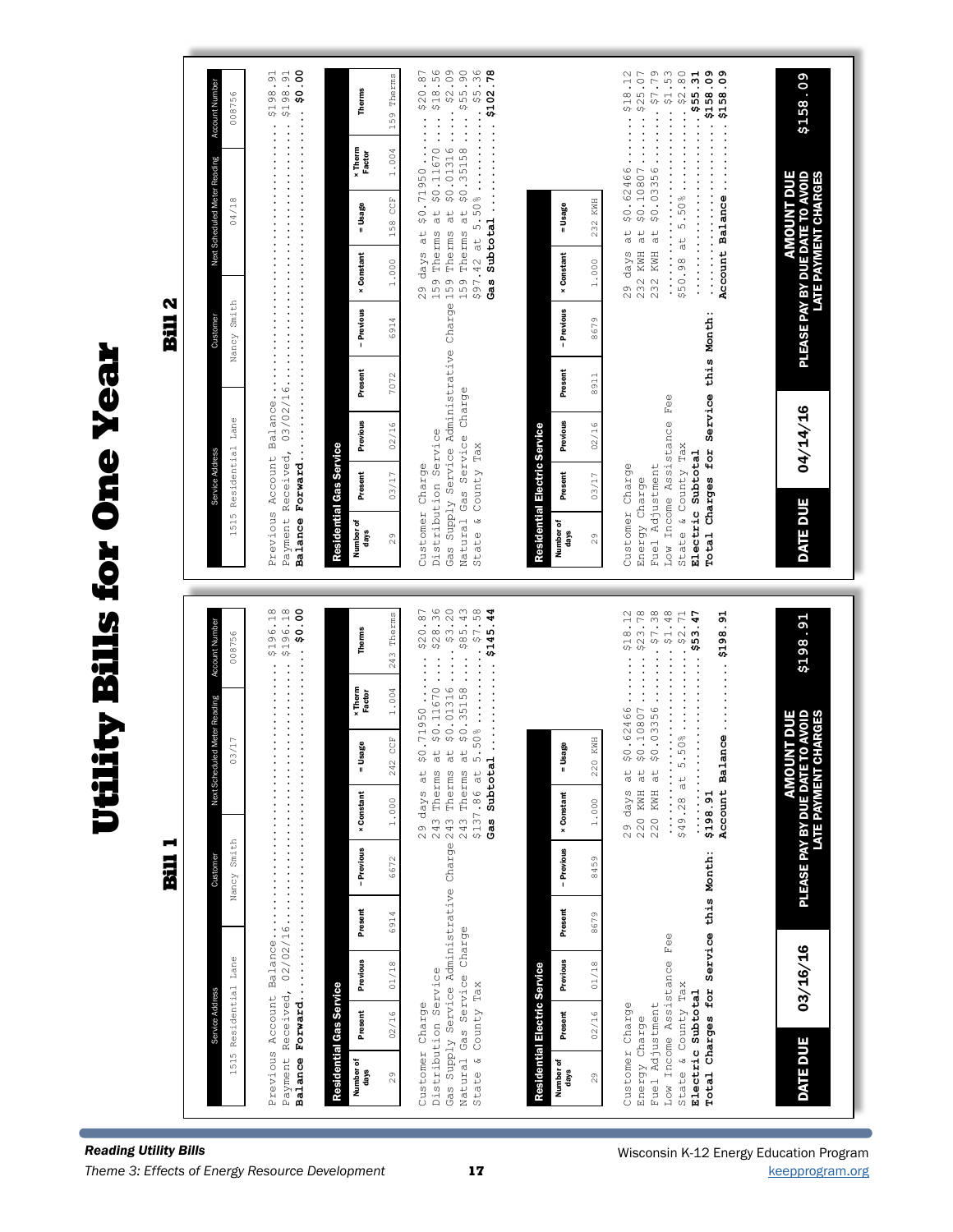| Next Scheduled Meter Reading Account Number<br>06/16<br><b>Bill 4</b><br>Nancy Smith<br>Customer<br>lity Bills for One Year<br>1515 Residential Lane<br>Service Address<br>$0.8019$ : $\cdots$ $\cdots$ $\cdots$ $\cdots$ $\cdots$ $\cdots$ $\cdots$ $\cdots$ $\cdots$ $\cdots$ $\cdots$ $\cdots$ $\cdots$ $\cdots$ $\cdots$ $\cdots$ $\cdots$ $\cdots$ $\cdots$ $\cdots$ $\cdots$ $\cdots$ $\cdots$ $\cdots$ $\cdots$ $\cdots$ $\cdots$ $\cdots$ $\cdots$ $\cdots$ $\cdots$ $\cdots$ $\cdots$ $\cdots$ $\cdots$<br>the duled Meter Reading Account Number<br>008756<br>05/16<br>Previous Account Balance<br>Next So<br>Ë<br><b>Bill 3</b><br>Nancy Smith<br>Customer<br>1515 Residential Lane<br>Service Address |  | 008756 |  |
|-------------------------------------------------------------------------------------------------------------------------------------------------------------------------------------------------------------------------------------------------------------------------------------------------------------------------------------------------------------------------------------------------------------------------------------------------------------------------------------------------------------------------------------------------------------------------------------------------------------------------------------------------------------------------------------------------------------------|--|--------|--|
| <b>Reading Utility Bills</b>                                                                                                                                                                                                                                                                                                                                                                                                                                                                                                                                                                                                                                                                                      |  |        |  |
|                                                                                                                                                                                                                                                                                                                                                                                                                                                                                                                                                                                                                                                                                                                   |  |        |  |
|                                                                                                                                                                                                                                                                                                                                                                                                                                                                                                                                                                                                                                                                                                                   |  |        |  |
|                                                                                                                                                                                                                                                                                                                                                                                                                                                                                                                                                                                                                                                                                                                   |  |        |  |
|                                                                                                                                                                                                                                                                                                                                                                                                                                                                                                                                                                                                                                                                                                                   |  |        |  |
|                                                                                                                                                                                                                                                                                                                                                                                                                                                                                                                                                                                                                                                                                                                   |  |        |  |
|                                                                                                                                                                                                                                                                                                                                                                                                                                                                                                                                                                                                                                                                                                                   |  |        |  |
|                                                                                                                                                                                                                                                                                                                                                                                                                                                                                                                                                                                                                                                                                                                   |  |        |  |
|                                                                                                                                                                                                                                                                                                                                                                                                                                                                                                                                                                                                                                                                                                                   |  |        |  |

|                                                                                                                                                                      |         |          |         |            | Previous Account Balance<br>Payment Received, 04/06/16                                                    |                                                | .                        | \$158.09<br>0.8019<br>00:09                                                                                                                          |                   |                                                                                                |                                          |                                              |            |                   |                                                                                    |                          | \$122.35                                                                                                                                                                                              |
|----------------------------------------------------------------------------------------------------------------------------------------------------------------------|---------|----------|---------|------------|-----------------------------------------------------------------------------------------------------------|------------------------------------------------|--------------------------|------------------------------------------------------------------------------------------------------------------------------------------------------|-------------------|------------------------------------------------------------------------------------------------|------------------------------------------|----------------------------------------------|------------|-------------------|------------------------------------------------------------------------------------|--------------------------|-------------------------------------------------------------------------------------------------------------------------------------------------------------------------------------------------------|
| Residential Gas Service<br>Number of<br>days                                                                                                                         | Present | Previous | Present | - Previous | <b>× Constant</b>                                                                                         | = Usage                                        | <b>x</b> Therm<br>Factor | Therms                                                                                                                                               | Number of<br>days | Residential Gas Service<br>Present                                                             | Previous                                 | Present                                      | - Previous | <b>x Constant</b> | = Usage                                                                            | <b>x</b> Therm<br>Factor | <b>Therms</b>                                                                                                                                                                                         |
| 32                                                                                                                                                                   | 04/18   | 03/17    | 7170    | 7072       | 1.000                                                                                                     | 98 CCF                                         | 1.003                    | 98 Therms                                                                                                                                            | $\frac{8}{2}$     | 05/16                                                                                          | 04/18                                    | 7212                                         | 7170       | 1.000             | 42 CCF                                                                             | 1.006                    | 42 Therms                                                                                                                                                                                             |
| Natural Gas Service Charge<br>Distribution Service<br>State & County Tax<br>Customer Charge                                                                          |         |          |         |            | days at<br>\$70.20 at<br>Gas Supply Service Administrative Charge 98 Therms<br>98 Therms<br>$\frac{2}{3}$ |                                                |                          | at \$0.01316 \$1.29<br>at \$0.35158 \$34.45<br>\$0.71950 \$23.02<br>98 Therms at \$0.11670 \$11.44                                                   |                   | Distribution Service<br>State & County Tax<br>Customer Charge                                  | Natural Gas Service Charge               |                                              |            |                   |                                                                                    |                          | 28 days at \$0.71950 \$20.15<br>42 Therms at \$0.11670 \$4.90<br>Gas Supply Service Administrative Charge 42 Therms at \$0.01316  \$.55<br>42 Therms at \$0.35158  \$14.77<br>\$40.37 at 5.50% \$2.22 |
| Residential Electric Service<br>Number of<br>days                                                                                                                    | Present | Previous | Present | - Previous | <b>× Constant</b>                                                                                         | - Usage                                        |                          |                                                                                                                                                      | Number of<br>days | Present                                                                                        | Previous<br>Residential Electric Service | Present                                      | - Previous | <b>× Constant</b> | = Usage                                                                            |                          |                                                                                                                                                                                                       |
| 32                                                                                                                                                                   | 04/18   | 03/17    | 9084    | 8911       | 1.000                                                                                                     | 173 KWH                                        |                          |                                                                                                                                                      | 28                | 05/16                                                                                          | 04/18                                    | 8679                                         | 9261       | 1.000             | 177 KWH                                                                            |                          |                                                                                                                                                                                                       |
| Total Charges for Service this Month:<br>Low Income Assistance Fee<br>State & County Tax<br>Electric Subtotal<br>Customer Charge<br>Fuel Adjustment<br>Energy Charge |         |          |         |            | 32 days at<br>173 KWH at<br>173 KWH at<br>.<br>.<br>\$44.50 at                                            | \$0.62466                                      |                          | $0.396 \cdot 996 \cdot 1000$<br>$5.50\%$ \$2.45<br>$\cdots$ $\cdots$ $\frac{19}{99}$<br>\$0.10807318.70<br>\$0.0335635.81<br>Account Balance\$122.35 |                   | State & County Tax<br>Electric Subtotal<br>Customer Charge<br>Fuel Adjustment<br>Energy Charge | Low Income Assistance                    | Total Charges for Service this Month:<br>Fee |            | 177 KWH at        |                                                                                    |                          | \$0.10807 \$19.13<br>LL , 88\$ ··························<br>28 days at \$0.62466 \$17.49<br>177 KWH at \$0.03356 \$5.94<br>$$42.56$ at $5.50\%$ \$2.34<br>81.9\$\$<br>Account Balance \$88.77        |
| <b>DATE DUE</b>                                                                                                                                                      |         | 05/16/16 |         |            | PLEASE PAY BY DUE DAT<br><b>ATE PAYMEN</b>                                                                | E TO AVOID<br><b>UNT DUE</b><br><b>CHARGES</b> |                          | \$122.35                                                                                                                                             |                   | <b>DATE DUE</b>                                                                                | 06/14/16                                 |                                              |            |                   | PLEASE PAY BY DUE DATE TO AVOID<br><b>AMOUNT DUE</b><br><b>ATE PAYMENT CHARGES</b> |                          | \$88.77                                                                                                                                                                                               |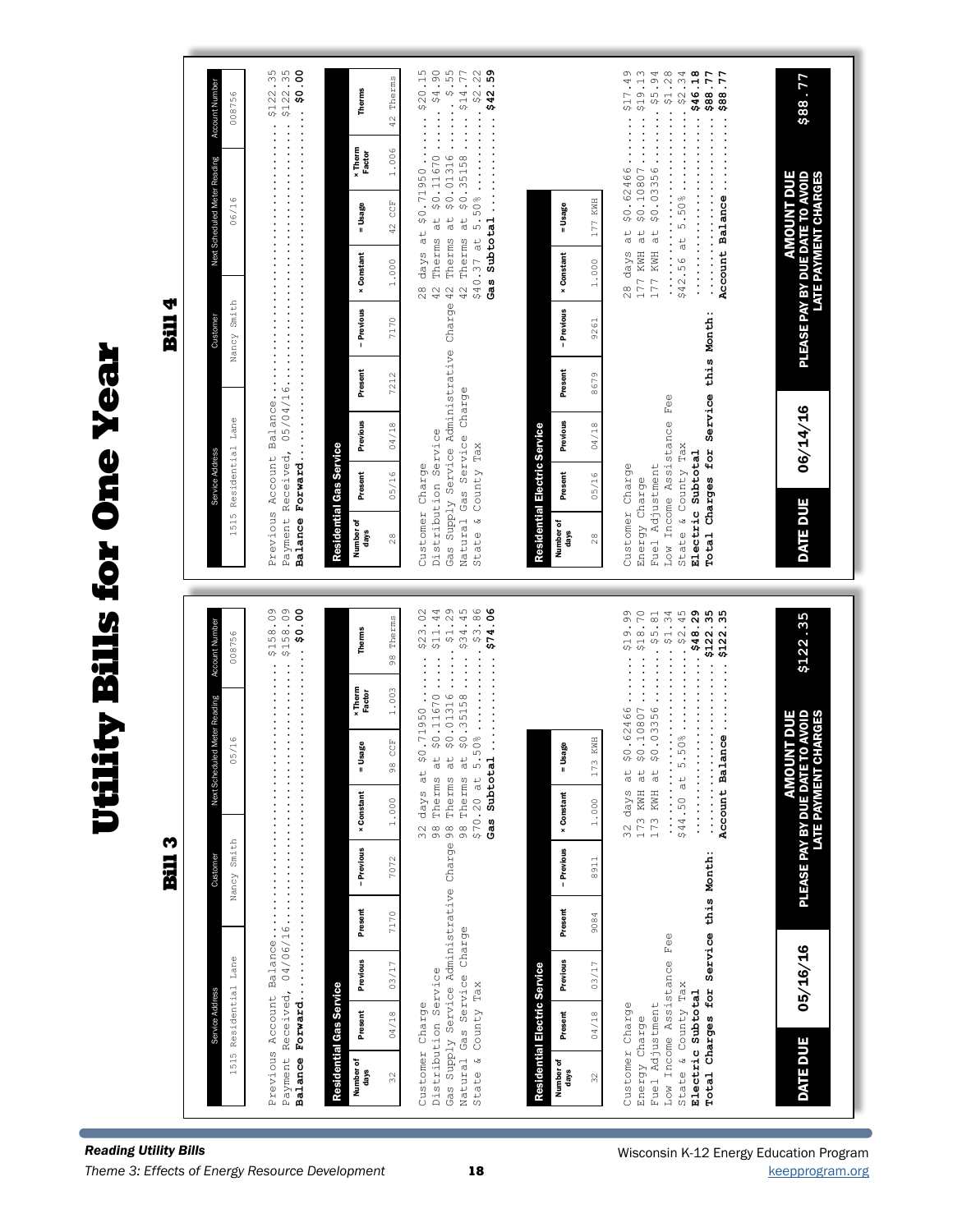| Gas Supply Service Administrative Charge 15 Therms at \$0.01316 \$.20<br>Total Charges for Service this Month:<br>Present<br>Present<br>10334<br>7241<br>Natural Gas Service Charge<br>$Fe\oplus$<br>Low Income Assistance<br>Residential Lane<br>Previous<br>Previous<br>06/16<br>06/16<br>Residential Electric Service<br>Distribution Service<br>State & County Tax<br>State & County Tax<br>Residential Gas Service<br>Electric Subtotal<br>Service Addr<br>Customer Charge<br>Fuel Adjustment<br>Customer Charge<br>Present<br>Present<br>07/19<br>07/19<br>Energy Charge<br>1515<br>Number of<br>Number of<br>days<br>days<br>33<br>33<br>0.0001<br>LL · 88\$ ············<br><br>at $$0.01316 $18$<br>\$19.36<br>\$90.92<br>$\cdots$ 55<br>\$0.71950 \$22.30<br>$at$ \$0.11670\$1.63<br>$at$ \$0.35158 \$4.92<br>\$0.03356\$15.27<br>$5.50\%$ \$4.61<br>Account Balance\$121.55<br>$ \ldots$<br>14 Therms<br>Account Number<br>Therms<br>008756<br><b>x</b> Therm<br>1.007<br>Factor<br>duled Meter Reading<br>\$0.62466<br>\$0.10807 |
|----------------------------------------------------------------------------------------------------------------------------------------------------------------------------------------------------------------------------------------------------------------------------------------------------------------------------------------------------------------------------------------------------------------------------------------------------------------------------------------------------------------------------------------------------------------------------------------------------------------------------------------------------------------------------------------------------------------------------------------------------------------------------------------------------------------------------------------------------------------------------------------------------------------------------------------------------------------------------------------------------------------------------------------------|
|----------------------------------------------------------------------------------------------------------------------------------------------------------------------------------------------------------------------------------------------------------------------------------------------------------------------------------------------------------------------------------------------------------------------------------------------------------------------------------------------------------------------------------------------------------------------------------------------------------------------------------------------------------------------------------------------------------------------------------------------------------------------------------------------------------------------------------------------------------------------------------------------------------------------------------------------------------------------------------------------------------------------------------------------|

**Reading Utility Bills** *Theme 3: Effects of Energy Resource Development* [keepprogram.org](http://keepprogram.org)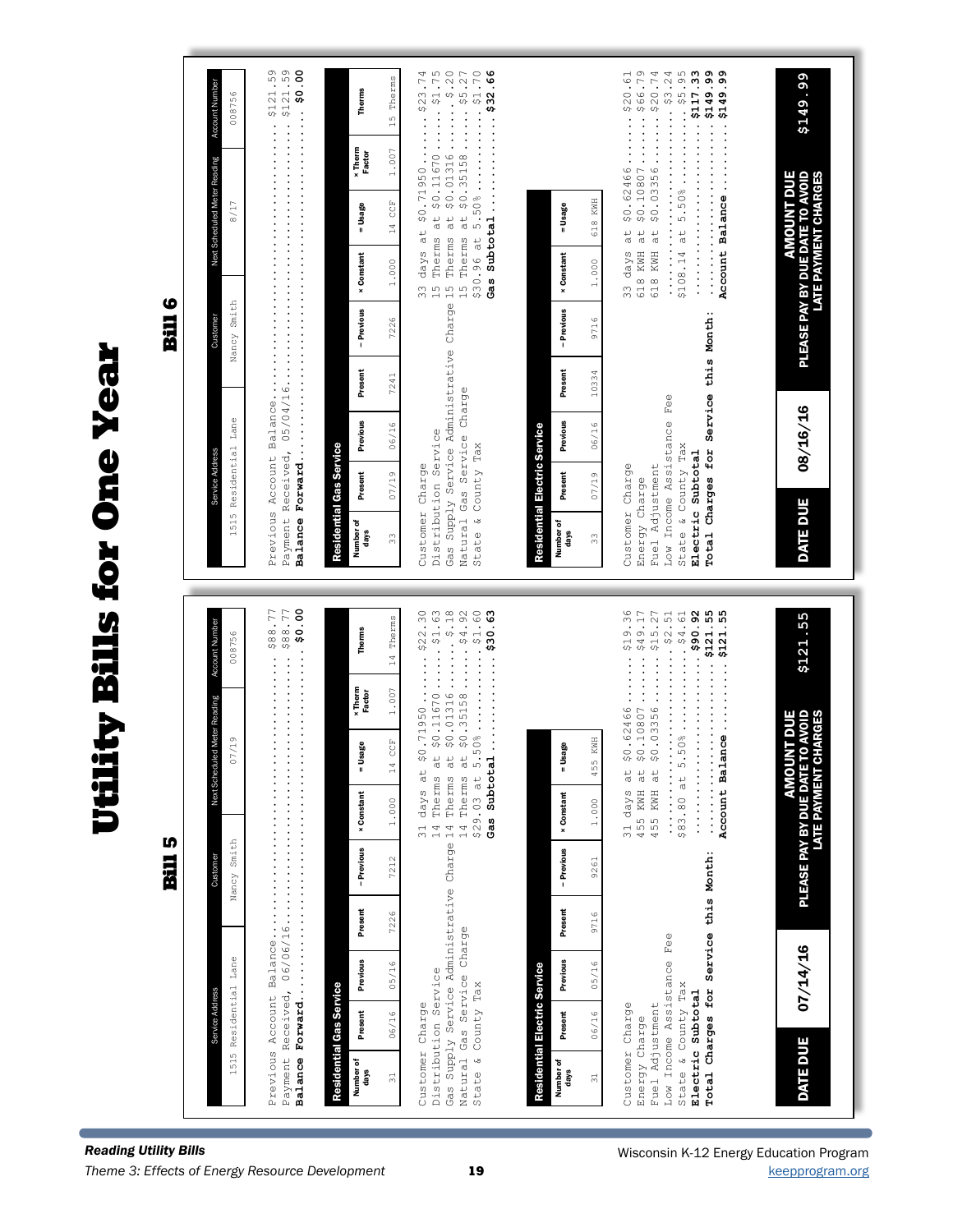**Production Billity Bills for One Year Utility Bills for One Year** 

 $\blacksquare$ 

Bill 8

\$150.66

**kcount Number** 

008756

11 Therms

**Therms** 

 $$0.10807...... $59.33$ <br> $$0.03356...... $18.42$ Previous Account Balance........................................ \$150.66 Payment Received, 09/06/16...................................... \$150.66 **Balance Forward................................................... \$0.00** Customer Charge  $23 \text{ days}$  days at  $$0$ .71950  $\ldots$   $\ldots$   $$23.74$ Distribution Service 11 Therms at \$0.11670 ...... \$1.28 Gas Supply Service Administrative Charge 11 Therms at \$0.01316 ....... \$.14 Natural Gas Service Charge 11 Therms at \$0.35158 ...... \$3.87 State & County Tax \$29.03 at 5.50% ............ \$1.60 **Gas Subtotal .............. \$30.63** Customer Charge 33 days at \$0.62466 ....... \$20.61 Energy Charge 549 KWH at \$0.10807 ....... \$59.33 Fuel Adjustment 549 KWH at \$0.03356 ....... \$18.42 Low Income Assistance Fee ........................... \$2.95  $$98.36$  at  $5.50\%$ ................ State & County Tax \$98.36 at 5.50% ............ \$5.41 **Electric Subtotal ......................... \$106.72 Total Charges for Service this Month: ......................... \$137.35 Account Balance .......... \$137.35** 33 09/19 08/17 7266 7255 1.000 11 CCF 1.016 11 Therms Service Address Customer Next Scheduled Meter Reading Account Number nberof Present Previous Present − Previous ×Constant = Usage × Therm Therms<br>Idays 1515 Residential Lane Nancy Smith 10/18 008756 Account Balance ......... x Therm<br>Factor  $1.016$ Vext Scheduled Meter Reading \$0.62466 PLEASE PAY BY DUE DATE TO AVOID **AMOUNT DUE** AMOUNT DUE **PLEASE PAY BY DUE DATE TO AVOID<br>LATE PAYMENT CHARGES** LATE PAYMENT CHARGES  $10/18$ **CCE** 549 KWH 33 09/19 08/17 11546 10997 1.000 549 KWH = Usage = Usage days Present Previous Present − Previous × Constant = Usage  $\frac{1}{2}$  $\begin{array}{c}\n\frac{1}{2} & \text{if } \frac{1}{2} \\
\frac{1}{2} & \text{if } \frac{1}{2} \\
\frac{1}{2} & \text{if } \frac{1}{2} \\
\frac{1}{2} & \text{if } \frac{1}{2} \\
\frac{1}{2} & \text{if } \frac{1}{2} \\
\frac{1}{2} & \text{if } \frac{1}{2} \\
\frac{1}{2} & \text{if } \frac{1}{2} \\
\frac{1}{2} & \text{if } \frac{1}{2} \\
\frac{1}{2} & \text{if } \frac{1}{2} \\
\frac{1}{2} & \text{if } \frac{1}{2} \\
\frac$  $at$ 33 days 549 KWH 549 KWH **x** Constant **× Constant**  $1.000$  $1.000$ Nancy Smith - Previous - Previous Total Charges for Service this Month: 7255 10997 Custome Gas Supply Service Administrative Present Present 7266 11546 Gas Service Charge  $\mathbb{F}^{\oplus\oplus}$ 10/17/16 DATE DUE 10/17/16 1515 Residential Lane Low Income Assistance Previous Previous  $08/17$ 08/17 Residential Electric Service Residential Electric Service Distribution Service Natural Gas Service<br>State & County Tax State & County Tax Residential Gas Service Residential Gas Service Electric Subtotal Service Addres Customer Charge Customer Charge Fuel Adjustment Present Present  $09/19$  $09/19$ Energy Charge DATE DUE Number of<br>days Number of<br>days Number of Number of  $\frac{3}{3}$  $\frac{1}{2}$  $$0.62466...... $18.12$ <br> $$0.10807...... $71.65$ <br> $$0.03356...... $22.25$  $\cdots$   $\cdots$   $\frac{12}{12}$  63  $$27.60$  at  $5.50\%$ ...............  $60.52$   $60.52$   $60.52$   $60.52$   $60.52$   $60.52$   $60.52$   $60.52$   $60.52$   $60.52$   $60.52$   $60.52$   $60.52$   $60.52$   $60.52$   $60.52$   $60.52$   $60.52$   $60.52$   $60.52$   $60.52$   $60.52$   $60.52$   $60.52$   $60.52$   $60.52$   $60.52$   $60.5$ \$112.02 at 5.50%.......... \$6.16 **99.0554......................** Previous Account Balance........................................ \$149.99 Payment Received, 08/16/16...................................... \$149.99 **Balance Forward................................................... \$0.00** \$20.87 Distribution Service 14 Therms at \$0.11670 ...... \$1.63 Gas Supply Service Administrative Charge 14 Therms at \$0.01316 ....... \$.18 **Gas Subtotal .............. \$29.12** Energy Charge  $663$  KWH at  $$0.10807 \ldots . . . $71.65$ Fuel Adjustment 663 KWH at \$0.03356 ....... \$22.25 Low Income Assistance Fee ........................... \$3.36 State & County Tax  $\begin{array}{c} \text{max} \\ \text{sum} \\ \text{sum} \\ \text{sum} \\ \text{sum} \\ \text{sum} \\ \text{sum} \\ \text{sum} \\ \text{sum} \\ \text{sum} \\ \text{sum} \\ \text{sum} \\ \text{sum} \\ \text{sum} \\ \text{sum} \\ \text{sum} \\ \text{sum} \\ \text{sum} \\ \text{sum} \\ \text{sum} \\ \text{sum} \\ \text{sum} \\ \text{sum} \\ \text{sum} \\ \text{sum} \\ \text{sum} \\ \text{sum} \\ \text{sum} \\ \text{sum} \\ \text{sum} \\ \text{sum} \\ \text{sum} \\ \text$ **Electric Subtotal ......................... \$121.54 Total Charges for Service this Month: ......................... \$150.66** Account Balance.........\$150.66 **Account Balance .......... \$150.66** Customer Charge 29 days at \$0.71950 ....... \$20.87 Natural Gas Service Charge 14 Therms at \$0.35158 ...... \$4.92 State & County Tax \$27.60 at 5.50% ............ \$1.52 Customer Charge 29 days at \$0.62466 ....... \$18.12 **\$150.66** 14 Therms 29 08/17 07/19 7255 7241 1.000 14 CCF 1.021 14 Therms **Account Number** Service Address Customer Next Scheduled Meter Reading Account Number Therms mber of Present Previous Present −Previous ×Constant = Usage ×Therm Therms<br>Idays 008756 1515 Residential Lane Nancy Smith 09/19 008756  $\ddot{\cdot}$ x Therm<br>Factor 29 days at \$0.71950...  $1.021$ 14 Therms at \$0.11670 Next Scheduled Meter Reading **AMOUNT DUE<br>PLEASE PAY BY DUE DATE TO AVOID<br>LATE PAYMENT CHARGES** PLEASE PAY BY DUE DATE TO AVOID AMOUNT DUE LATE PAYMENT CHARGES  $09/19$ KWH 14 CCF 29 08/17 07/19 10997 10334 1.000 663 KWH = Usage = Usage days Present Previous Present − Previous × Constant = Usage 663  $\frac{1}{d}$  $\frac{1}{\sigma}$  $\frac{1}{9}$  $29$  days 663 KWH 663 KWH **× Constant × Constant**  $1.000$  $1.000$ Nancy Smith - Previous - Previous Total Charges for Service this Month: 7241 10334 Custon Present 7255 Present 10997 Low Income Assistance Fee 09/14/16 DATE DUE 09/14/16 1515 Residential Lane Previous  $07/19$ Previous  $07/19$ Residential Electric Service Residential Electric Service Distribution Service Natural Gas Service<br>State & County Tax State & County Tax Residential Gas Service Residential Gas Service Electric Subtotal Service Address Customer Charge Customer Charge Adjustment Present Present 08/17 08/17 Energy Charge DATE DUE Number of<br>days Number of<br>days Number of Number of  $29$  $29$ Fuel Gas

Wisconsin K-12 Energy Education Program

**\$137.35**

\$137.35

\$137.35

 $$20.61$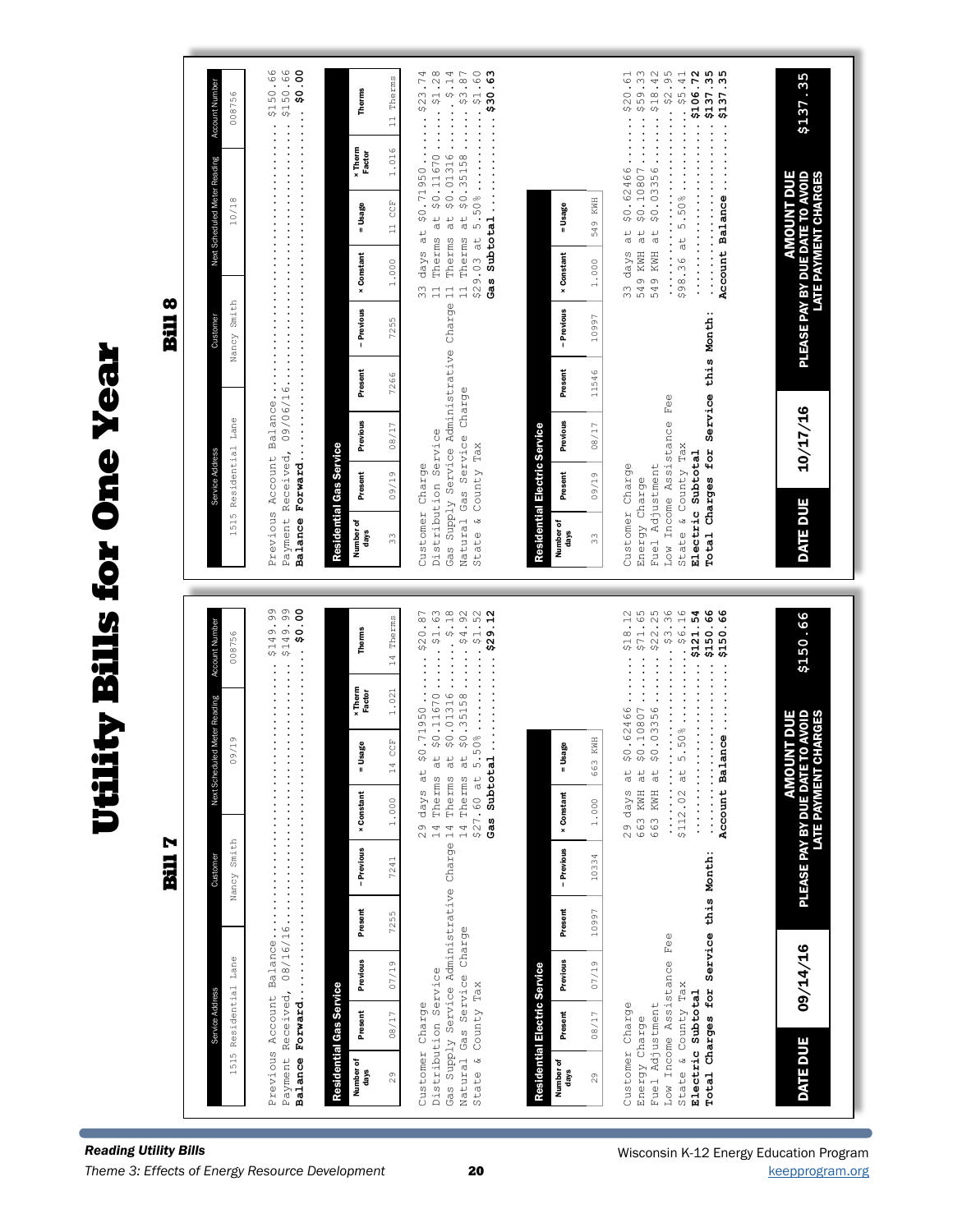**Utility Bills for One Year Production Billity Bills for One Year** 

Bill 9

Bill 10

| Account Number<br>008756                 |                               | <b>Therms</b>                                  | Therms<br>$\overline{6}$  | Gas Supply Service Administrative Charge 60 Therms at \$0.01316  \$.79<br>60 Therms at \$0.35158  \$21.09<br>\$49.03 at 5.50%\$2.70<br>days at \$0.71950 \$20.15<br>Therms at \$0.11670 \$7.00<br>Gas Subtotal  \$51.73 |                                                              | \$45.53 at 5.50% \$2.50<br>\$0.62466 \$17.49<br>\$0.10807 \$21.40<br>\$0.03356 \$6.64<br>Account Balance\$101.13                                                                                                                                                                                                                                                                                     | \$101.13                              |
|------------------------------------------|-------------------------------|------------------------------------------------|---------------------------|-------------------------------------------------------------------------------------------------------------------------------------------------------------------------------------------------------------------------|--------------------------------------------------------------|------------------------------------------------------------------------------------------------------------------------------------------------------------------------------------------------------------------------------------------------------------------------------------------------------------------------------------------------------------------------------------------------------|---------------------------------------|
|                                          |                               | <b>x</b> Therm<br>Factor                       | 0.992                     |                                                                                                                                                                                                                         |                                                              |                                                                                                                                                                                                                                                                                                                                                                                                      | Е                                     |
| Next Scheduled Meter Reading<br>12/15    |                               | = Usage                                        | CCE<br>$^{60}$            |                                                                                                                                                                                                                         | 198 KWH<br>= Usage                                           | at                                                                                                                                                                                                                                                                                                                                                                                                   | <b>AMOUNT DUI</b>                     |
|                                          |                               | <b>× Constant</b>                              | 1.000                     | $\frac{8}{2}$<br>9                                                                                                                                                                                                      | <b>x</b> Constant<br>1.0000                                  | KWH at<br>198 KWH at<br>$\ddot{z}$ , $\ddot{z}$ , $\ddot{z}$ , $\ddot{z}$<br>$28$ days<br>198<br>$\ddot{\cdot}$                                                                                                                                                                                                                                                                                      | <b>LATE PAYMENT CHARGES</b>           |
| Nancy Smith<br>Custome                   |                               | - Previous                                     | 7287                      |                                                                                                                                                                                                                         | - Previous<br>11737                                          |                                                                                                                                                                                                                                                                                                                                                                                                      | PLEASE PAY BY DUE DATE TO AVOID       |
|                                          |                               | Present                                        | 7347                      |                                                                                                                                                                                                                         | Present<br>11935                                             |                                                                                                                                                                                                                                                                                                                                                                                                      |                                       |
|                                          |                               | Previous                                       | 10/18                     | Natural Gas Service Charge                                                                                                                                                                                              | Previous<br>10/18                                            |                                                                                                                                                                                                                                                                                                                                                                                                      | 12/13/16                              |
| Residential Lane<br>Service Address      |                               | Residential Gas Service<br>Present             | 11/15                     |                                                                                                                                                                                                                         | Residential Electric Service<br>Present<br>11/15             |                                                                                                                                                                                                                                                                                                                                                                                                      |                                       |
| 1515                                     |                               | Number of<br>days                              | $\frac{8}{2}$             | Distribution Service<br>State & County Tax<br>Customer Charge                                                                                                                                                           | Number of<br>days<br>28                                      | Total Charges for Service this Month:<br>Low Income Assistance Fee<br>State & County Tax<br>Electric Subtotal<br>Customer Charge<br>Fuel Adjustment<br>Energy Charge                                                                                                                                                                                                                                 | <b>DATE DUE</b>                       |
|                                          |                               |                                                |                           |                                                                                                                                                                                                                         |                                                              |                                                                                                                                                                                                                                                                                                                                                                                                      |                                       |
|                                          |                               |                                                |                           |                                                                                                                                                                                                                         |                                                              |                                                                                                                                                                                                                                                                                                                                                                                                      |                                       |
| 008756                                   |                               | Therms                                         | Therms<br>$\overline{21}$ |                                                                                                                                                                                                                         |                                                              |                                                                                                                                                                                                                                                                                                                                                                                                      | \$81.69                               |
| Account Number                           | $\cdots \cdots \cdots \cdots$ | <b>x</b> Therm<br>Factor                       | 1.000                     | $\cdots \cdots \cdots 9$                                                                                                                                                                                                |                                                              | $\cdots \cdots \cdots$ \$18.12                                                                                                                                                                                                                                                                                                                                                                       |                                       |
| Jed Meter Reading<br>11/15               | 00:09                         | Usage<br>II                                    | <b>CCE</b>                | $-508$<br>\$0.71950 \$20.87                                                                                                                                                                                             | Usage<br>I                                                   | 69 · T89 · · · · · · · · · · · · · ·<br>\$0.10807320.64<br>\$0.0335686.41                                                                                                                                                                                                                                                                                                                            | <b>JNT DUE</b><br>TO AVOID<br>CHARGES |
| Next Sched                               |                               |                                                | $\approx$<br>1.000        | Therms at $$0.11670$2.45$<br>days at                                                                                                                                                                                    | 191 KWH<br>1.000                                             | at \$0.62466                                                                                                                                                                                                                                                                                                                                                                                         | <b>AMO</b>                            |
|                                          |                               | <b>x</b> Constant<br>- Previous                | 7266                      | 21 Therms at \$0.35158 \$7.38<br>Gas Subtotal\$32.68<br>\$30.98 at 5<br>$\overline{21}$<br>$\frac{6}{2}$                                                                                                                | <b>x</b> Constant<br>11546                                   | Account Balance\$81.69<br>191 KWH at<br>191 KWH at<br>\$45.17 at 5<br>$\frac{1}{2}$ $\frac{1}{2}$ $\frac{1}{2}$ $\frac{1}{2}$ $\frac{1}{2}$ $\frac{1}{2}$ $\frac{1}{2}$ $\frac{1}{2}$ $\frac{1}{2}$ $\frac{1}{2}$ $\frac{1}{2}$ $\frac{1}{2}$ $\frac{1}{2}$ $\frac{1}{2}$ $\frac{1}{2}$ $\frac{1}{2}$ $\frac{1}{2}$ $\frac{1}{2}$ $\frac{1}{2}$ $\frac{1}{2}$ $\frac{1}{2}$ $\frac{1}{2}$<br>29 days | <b>LATE PAYMENT</b>                   |
| Nancy Smith<br>Customer                  |                               | Present                                        | 7287                      |                                                                                                                                                                                                                         | - Previous<br>Present<br>11737                               |                                                                                                                                                                                                                                                                                                                                                                                                      | PLEASE PAY BY DUE DAT                 |
|                                          |                               |                                                | 09/19                     |                                                                                                                                                                                                                         | 09/19                                                        |                                                                                                                                                                                                                                                                                                                                                                                                      |                                       |
| 1515 Residential Lane<br>Service Address | Previous Account Balance      | Previous<br>Residential Gas Service<br>Present | 10/18                     | Gas Supply Service Administrative Charge 21 Therms at \$0.01316<br>Natural Gas Service Charge<br>Distribution Service<br>State & County Tax<br>Customer Charge                                                          | Previous<br>Residential Electric Service<br>Present<br>10/18 | Total Charges for Service this Month:<br>Low Income Assistance Fee<br>State & County Tax<br>Electric Subtotal<br>Fuel Adjustment<br>Customer Charge<br>Energy Charge                                                                                                                                                                                                                                 | 11/15/16<br><b>DATE DUE</b>           |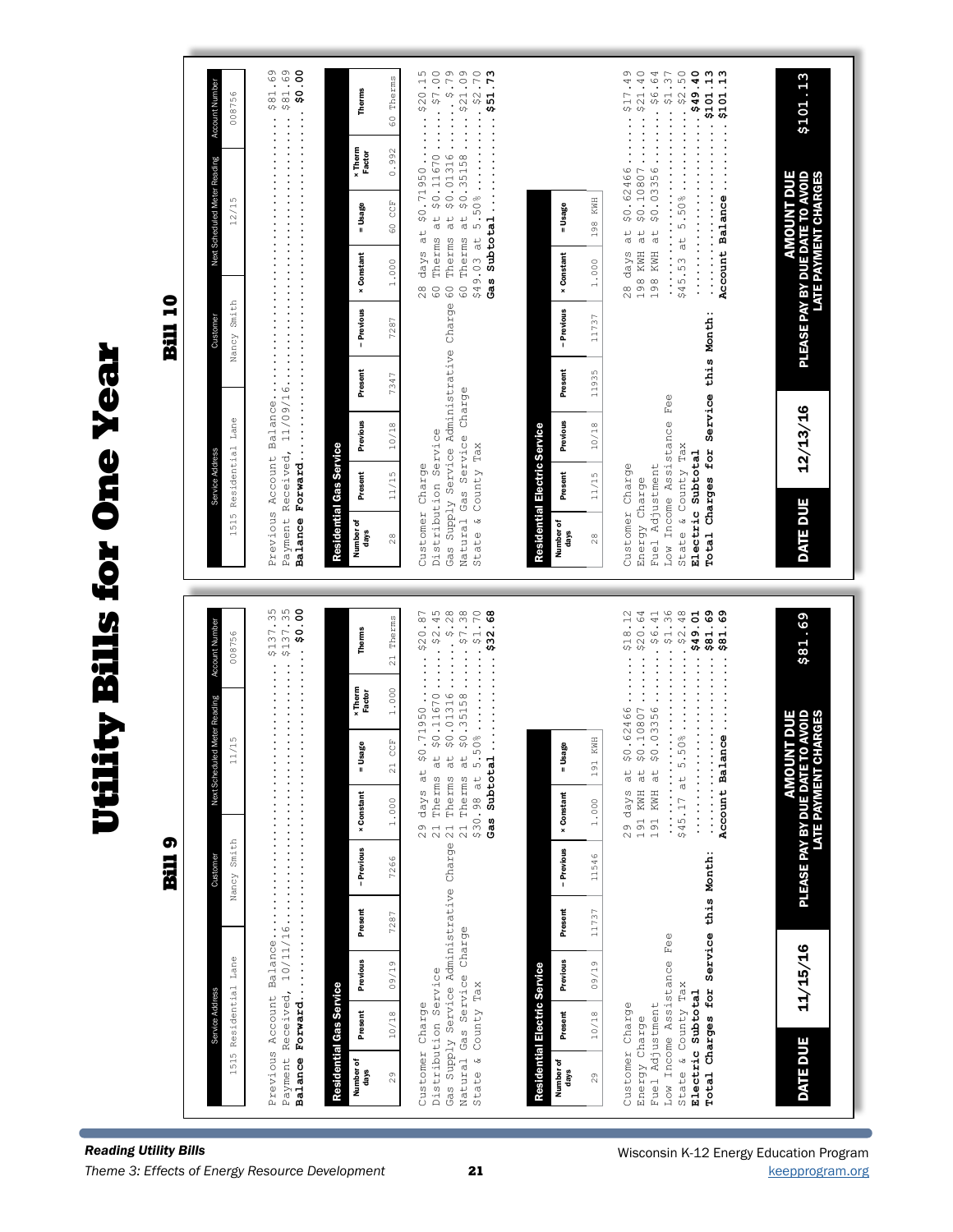| \$0.71950 \$24.46<br>at \$0.11670\$24.27<br>Gas Supply Service Administrative Charge 208 Therms at \$0.01316 \$2.74<br>208 Therms at \$0.35158 \$73.13<br>$$124.60$ at $5.50\%$ \$6.85<br>Gas Subtotal 45<br>$\cdots \cdots$ \$21.24<br>251 KWH at \$0.10807\$27.13<br>251 KWH at \$0.03356\$8.42<br>Account Balance\$193.06<br>208 Therms<br><b>x</b> Therm<br>0.997<br>Factor<br>\$0.62466<br>$209$ ccf<br>KWH<br>= Usage<br>= Usage<br>251<br>34 days at<br>208 Therms<br>days at<br><b>× Constant</b><br><b>× Constant</b><br>1.000<br>1.000<br>34<br>- Previous<br>- Previous<br>Total Charges for Service this Month:<br>12155<br>7496<br>Present<br>Present<br>12406<br>7705<br>Natural Gas Service Charge<br>$Fe\oplus$<br>Low Income Assistance<br>Previous<br>Previous<br>12/15<br>12/15<br>Residential Electric Service<br>Distribution Service<br>State & County Tax<br>State & County Tax<br>Residential Gas Service<br>Electric Subtotal<br>Customer Charge<br>Fuel Adjustment<br>Customer Charge<br>Present<br>01/18<br>Present<br>01/18<br>Energy Charge<br>Number of<br>Number of<br>days<br>days<br>34<br>34<br>00:04<br>at $$0.11670 $17.15$<br>at \$0.01316\$1.93<br>at \$0.35158\$51.68<br>\$0.0335647.38<br>\$0.71950 \$21.59<br>\$0.10807\$23.78<br>$5.50\%$ \$2.74<br>\$54.14<br>$\ldots$ 57<br>Account Balance\$151.57<br>147 Therms<br>Therms<br>0.989<br><b>x</b> Therm<br>Factor<br>\$0.62466<br>49 CCF<br>20 KWH<br>- Usage<br>= Usage<br>30 days at<br>147 Therms<br>Therms<br>Therms<br>30 days at<br>$\alpha$<br>$\vec{a}$<br>$\overline{\phantom{a}}$<br>$\alpha$<br>\$49.90 at<br><br>\$92.35 at<br>220 KWH<br>220 KWH<br><b>× Constant</b><br><b>× Constant</b><br>1.000<br>1.000<br>Gas Supply Service Administrative Charge 147<br>147<br>- Previous<br>- Previous<br>Service this Month:<br>11935<br>7347 |
|-------------------------------------------------------------------------------------------------------------------------------------------------------------------------------------------------------------------------------------------------------------------------------------------------------------------------------------------------------------------------------------------------------------------------------------------------------------------------------------------------------------------------------------------------------------------------------------------------------------------------------------------------------------------------------------------------------------------------------------------------------------------------------------------------------------------------------------------------------------------------------------------------------------------------------------------------------------------------------------------------------------------------------------------------------------------------------------------------------------------------------------------------------------------------------------------------------------------------------------------------------------------------------------------------------------------------------------------------------------------------------------------------------------------------------------------------------------------------------------------------------------------------------------------------------------------------------------------------------------------------------------------------------------------------------------------------------------------------------------------------------------------------------------------------------------------------------------------------|
|-------------------------------------------------------------------------------------------------------------------------------------------------------------------------------------------------------------------------------------------------------------------------------------------------------------------------------------------------------------------------------------------------------------------------------------------------------------------------------------------------------------------------------------------------------------------------------------------------------------------------------------------------------------------------------------------------------------------------------------------------------------------------------------------------------------------------------------------------------------------------------------------------------------------------------------------------------------------------------------------------------------------------------------------------------------------------------------------------------------------------------------------------------------------------------------------------------------------------------------------------------------------------------------------------------------------------------------------------------------------------------------------------------------------------------------------------------------------------------------------------------------------------------------------------------------------------------------------------------------------------------------------------------------------------------------------------------------------------------------------------------------------------------------------------------------------------------------------------|

**Reading Utility Bills** *Theme 3: Effects of Energy Resource Development* **22 22** and 20 and 20 [keepprogram.org](http://keepprogram.org)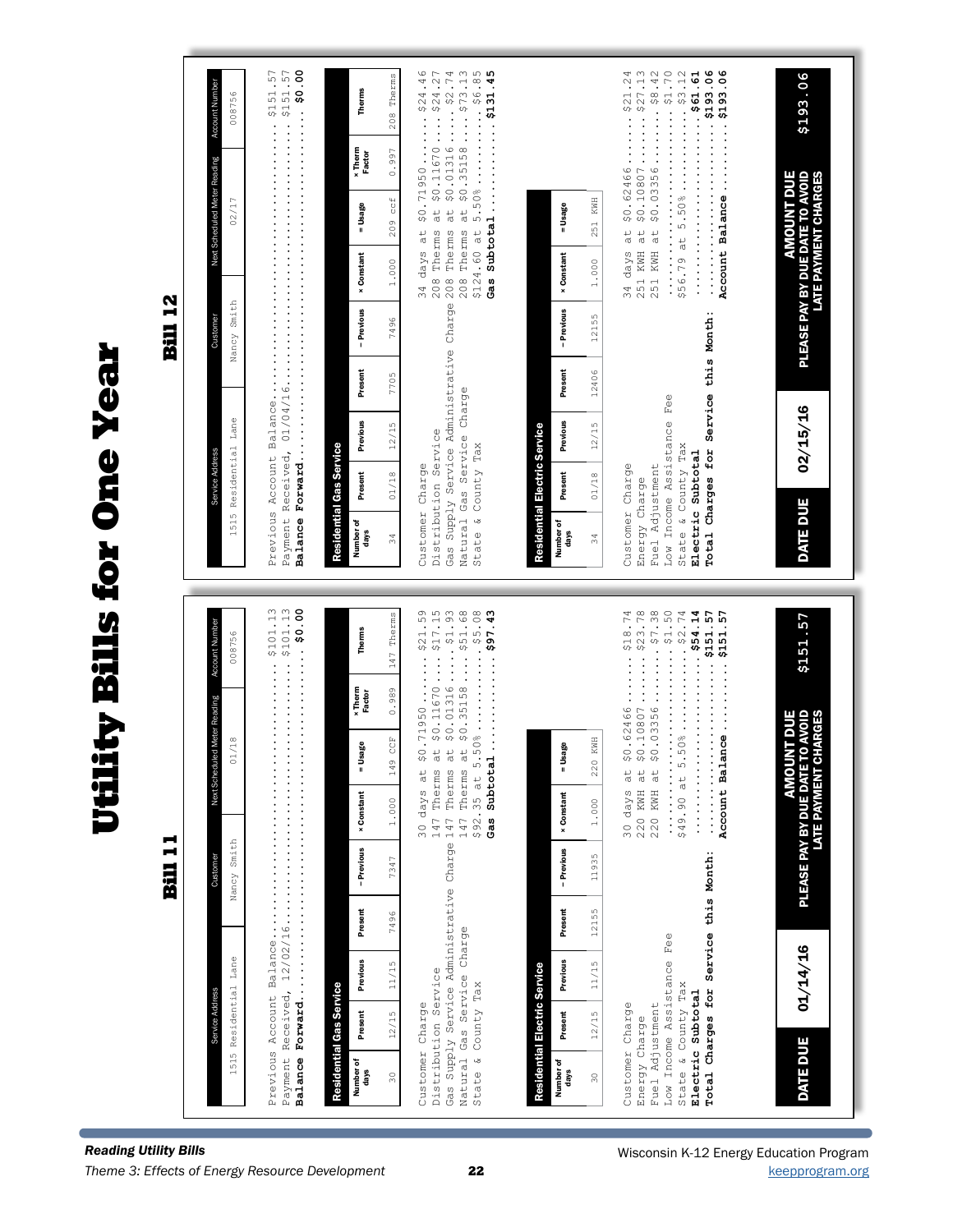## Analyzing Energy Use Patterns Using Utility Bills

### Introduction

A family's home energy use patterns can be found by reading a set of utility bills that cover a full year. Some residential energy use patterns that match changes in electricity or natural gas use are given below. Be sure to review the complete list of patterns before drawing any conclusions, since a change in electricity or natural gas use may have more than one cause. In addition, small changes may not be fully explained by the patterns below.

### Patterns Related to Changes in Electricity Use

There is a large increase in use from September to January or February, then a large decrease from February to April or May. The total usage is at least three to four times greater in the winter than it is in the summer. *Possible Causes:*

- The customer most likely heats the home with electricity.
- The customer uses a number of portable electric space heaters.

There is a small increase in use from September to January or February, then a small decrease from February to April or May.

#### *Possible Causes:*

- The customer increased the use of lighting because there is less daylight in winter than there is in summer.
- The customer limited the use of portable electric space heaters.

There is a large increase in use from May to July, then a large decrease from August to October. *Possible Causes:*

- The customer most likely has air conditioning. The larger the increase, the more likely the customer has central air conditioning or a number of room air conditioners.
- The customer may use a dehumidifier.

### Patterns Related to Changes in Natural Gas Use

There is a large increase in use from September to January or February, then a large decrease from February to April or May. The total usage is at least three to four times greater in the winter than it is in the summer. *Possible Cause:*

• The customer most likely heats with natural gas.

There is nearly constant use from month to month for a number of months, especially from May through September even though the customer heats the home with natural gas.

### *Possible Cause:*

• Customer may have a natural gas water heater, stove, dryer, or other gas appliance, or a combination of these appliances.